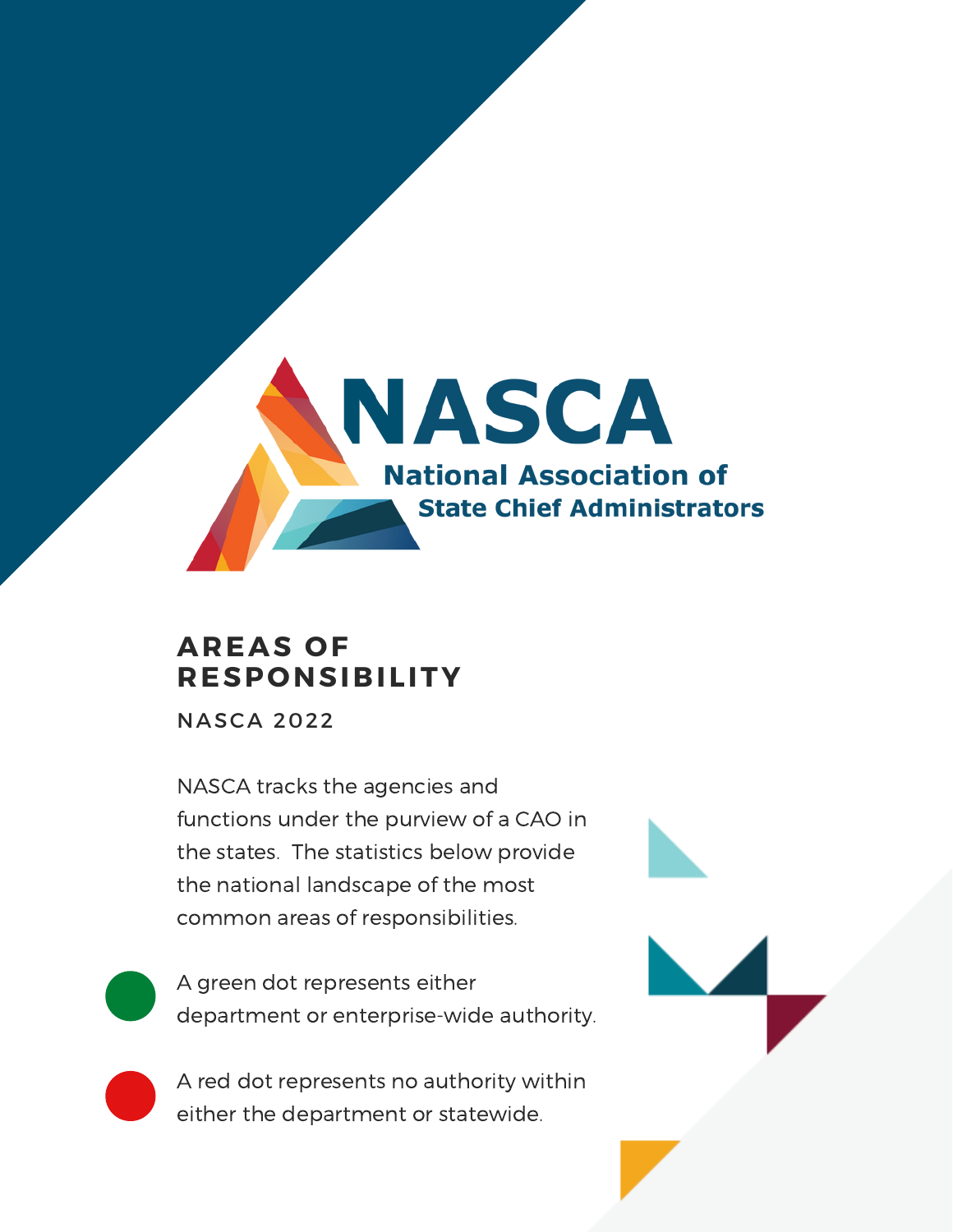# **ALABAMA**

**AREAS OF RESPONSIBILITY**

NASCA 2022

**LEGEND**

OVERSEES

DOES NOT OVERSEE



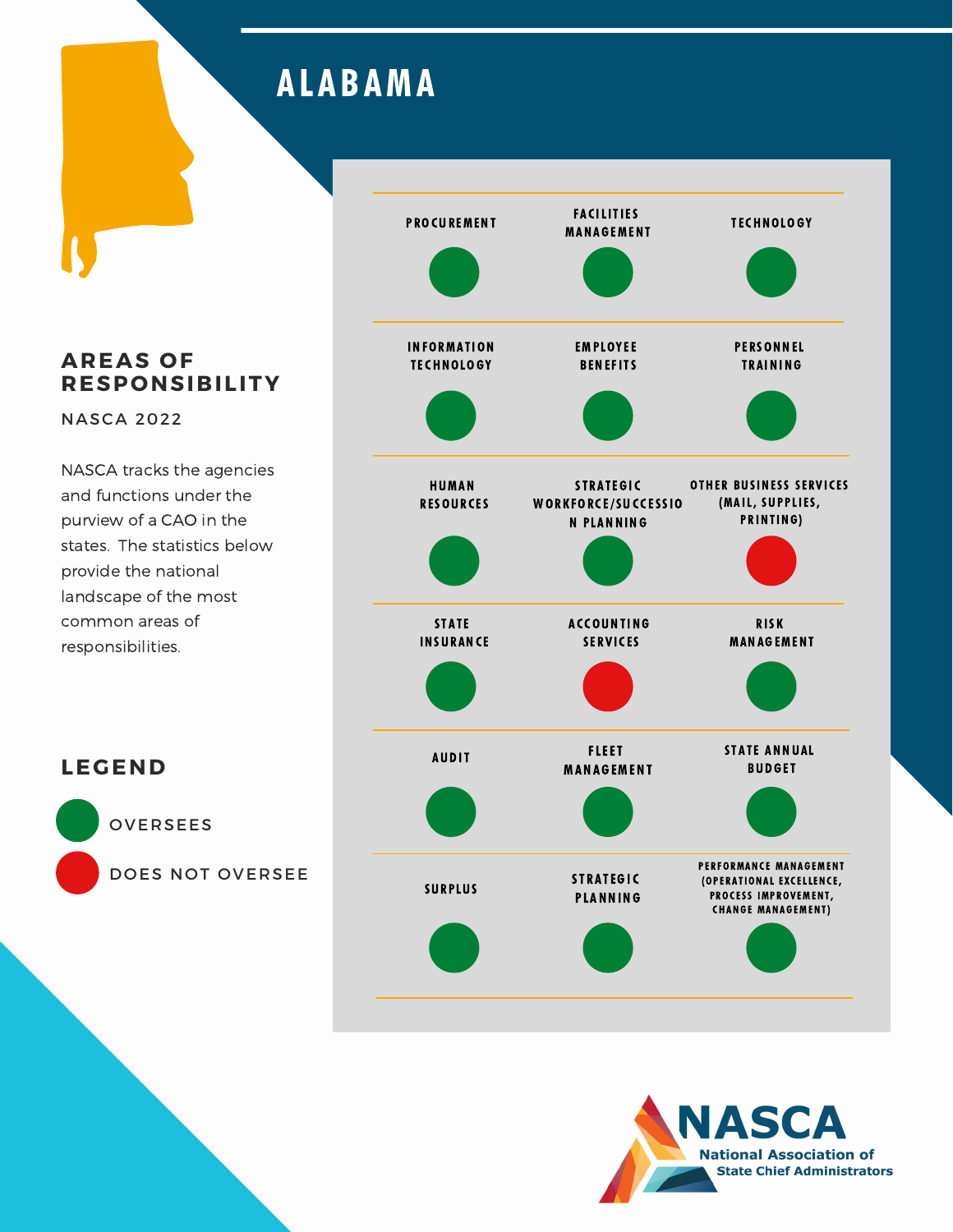**ALASKA** 

**AREAS OF RESPONSIBILITY**

NASCA 2022

**LEGEND**

OVERSEES

DOES NOT OVERSEE



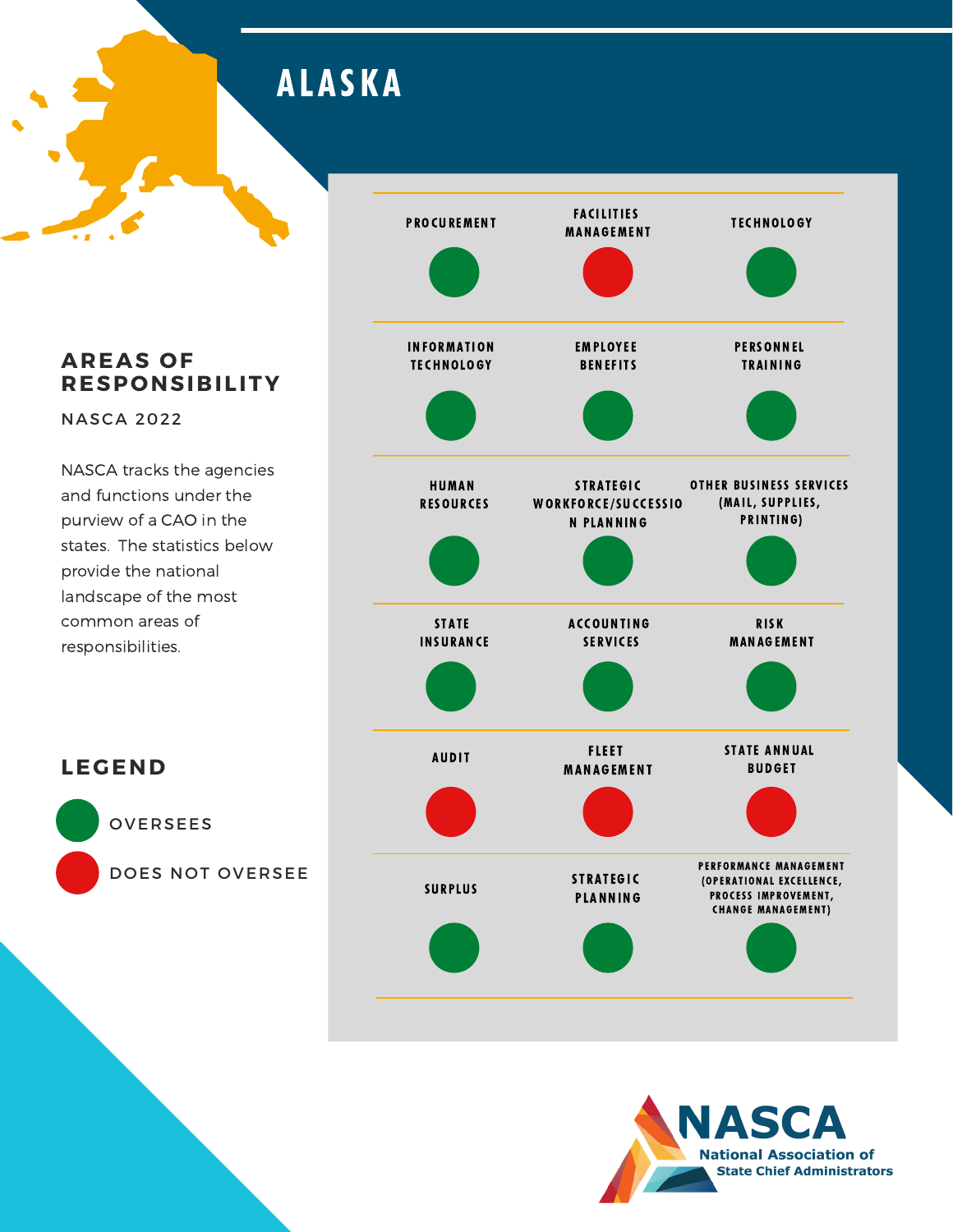## **ARIZONA**

**AREAS OF RESPONSIBILITY**

NASCA 2022

**LEGEND**

OVERSEES

DOES NOT OVERSEE



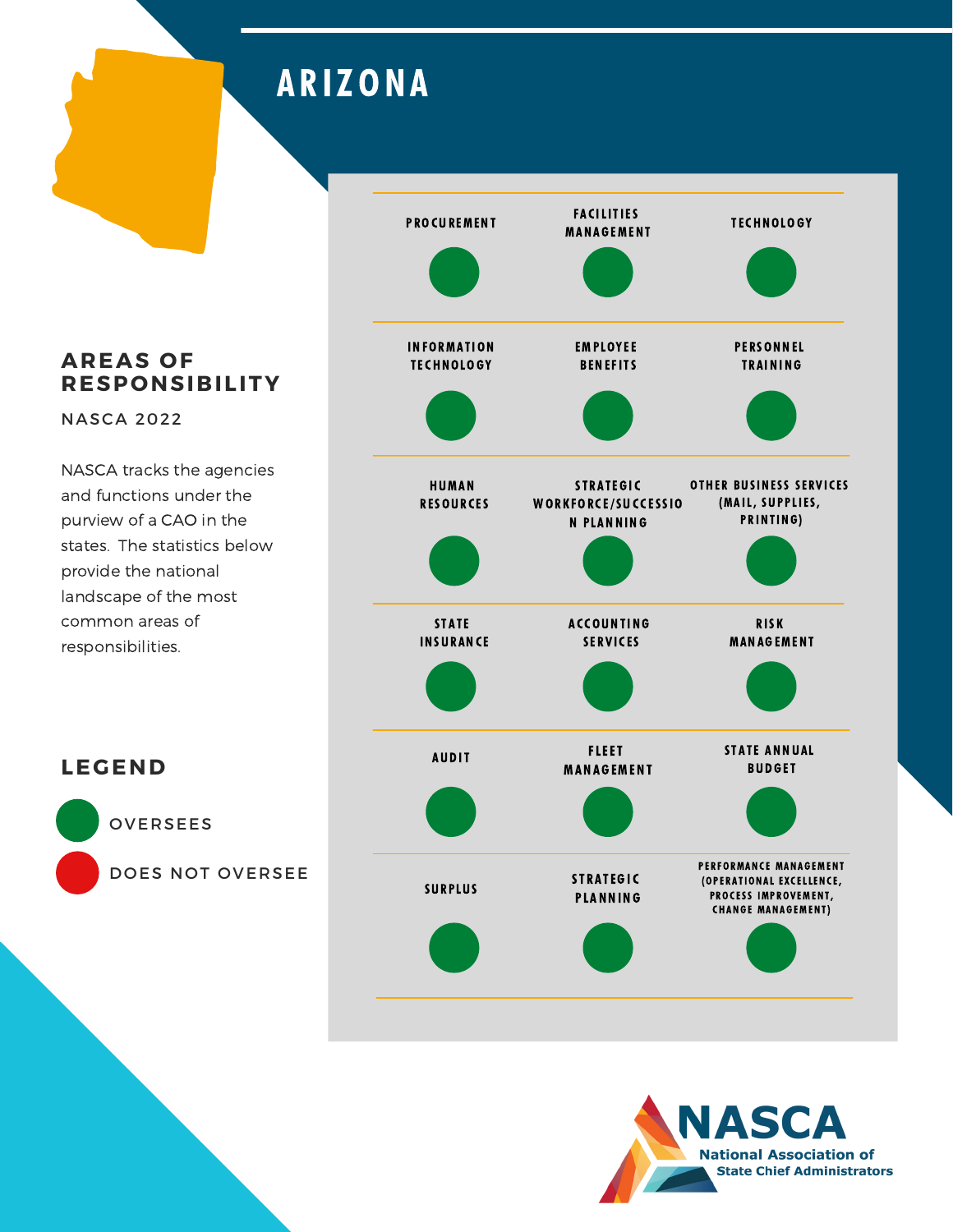## **ARKANSAS**

**AREAS OF RESPONSIBILITY**

NASCA 2022

NASCA tracks the agencies and functions under the purview of a CAO in the states. The statistics below provide the national landscape of the most common areas of responsibilities.





OVERSEES

**LEGEND**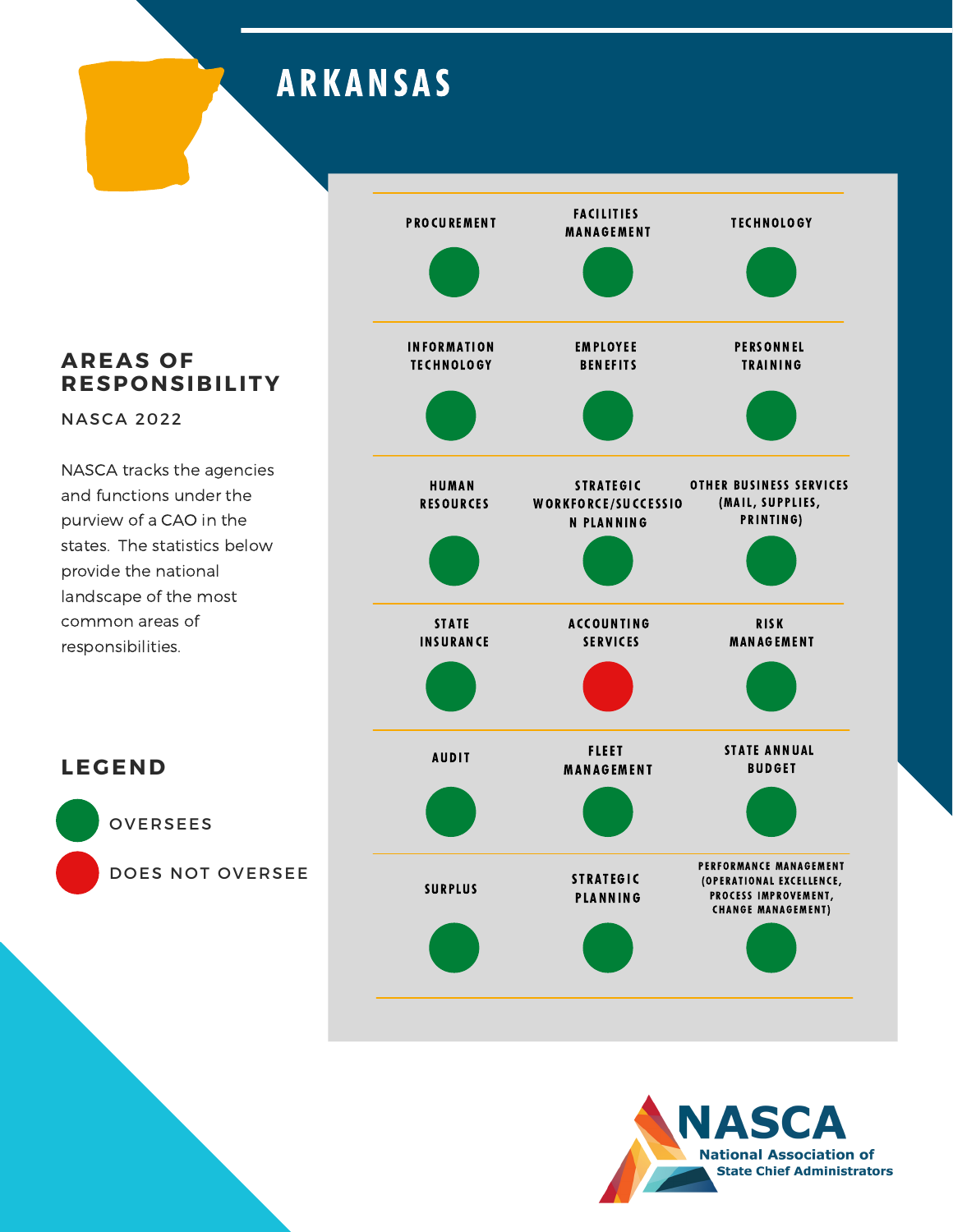## **CALIFORNIA**

**AREAS OF RESPONSIBILITY**

NASCA 2022

NASCA tracks the agencies and functions under the purview of a CAO in the states. The statistics below provide the national landscape of the most common areas of responsibilities.





OVERSEES

**LEGEND**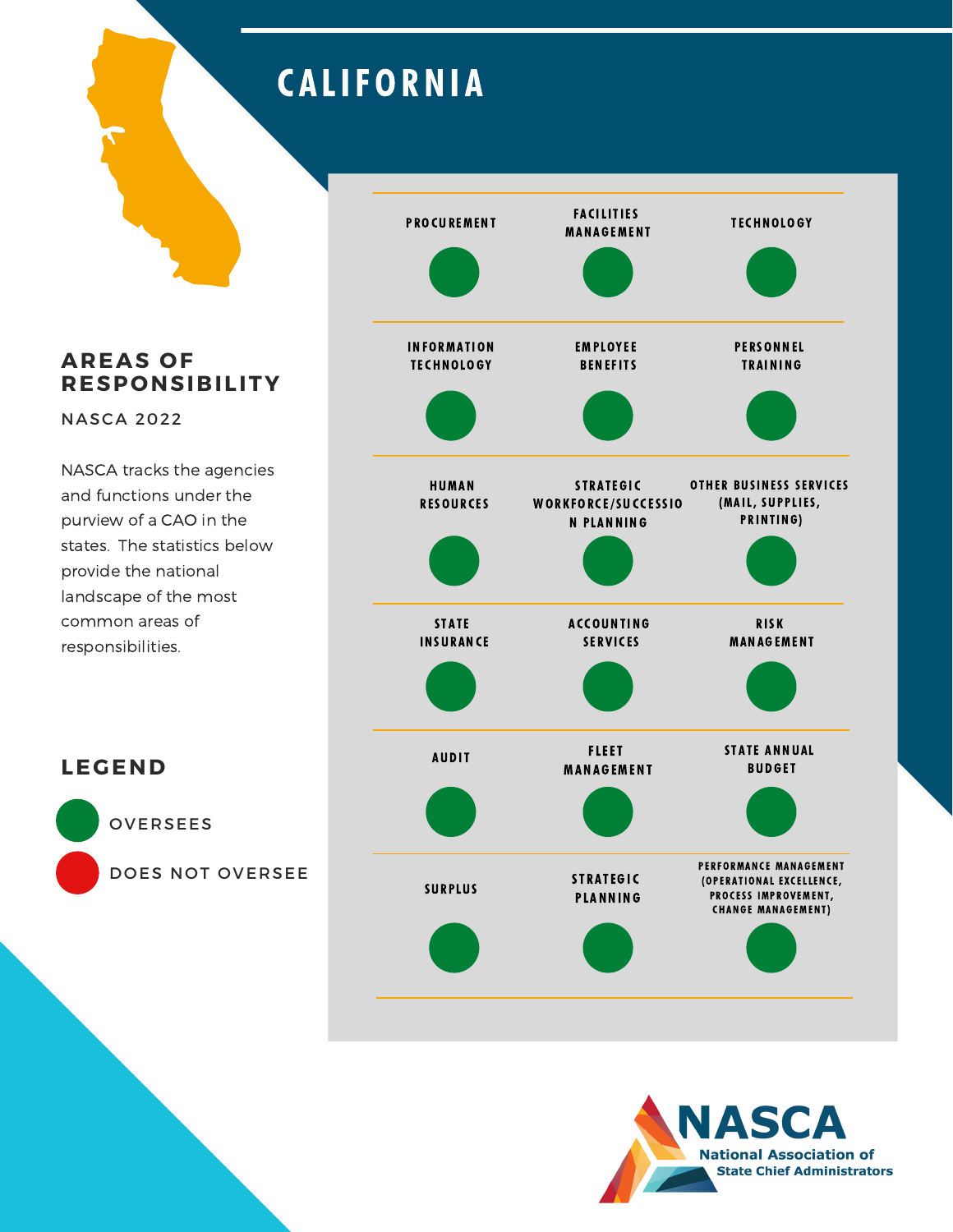## COLOR ADO

**AREAS OF RESPONSIBILITY**

NASCA 2022

**LEGEND**

OVERSEES

DOES NOT OVERSEE



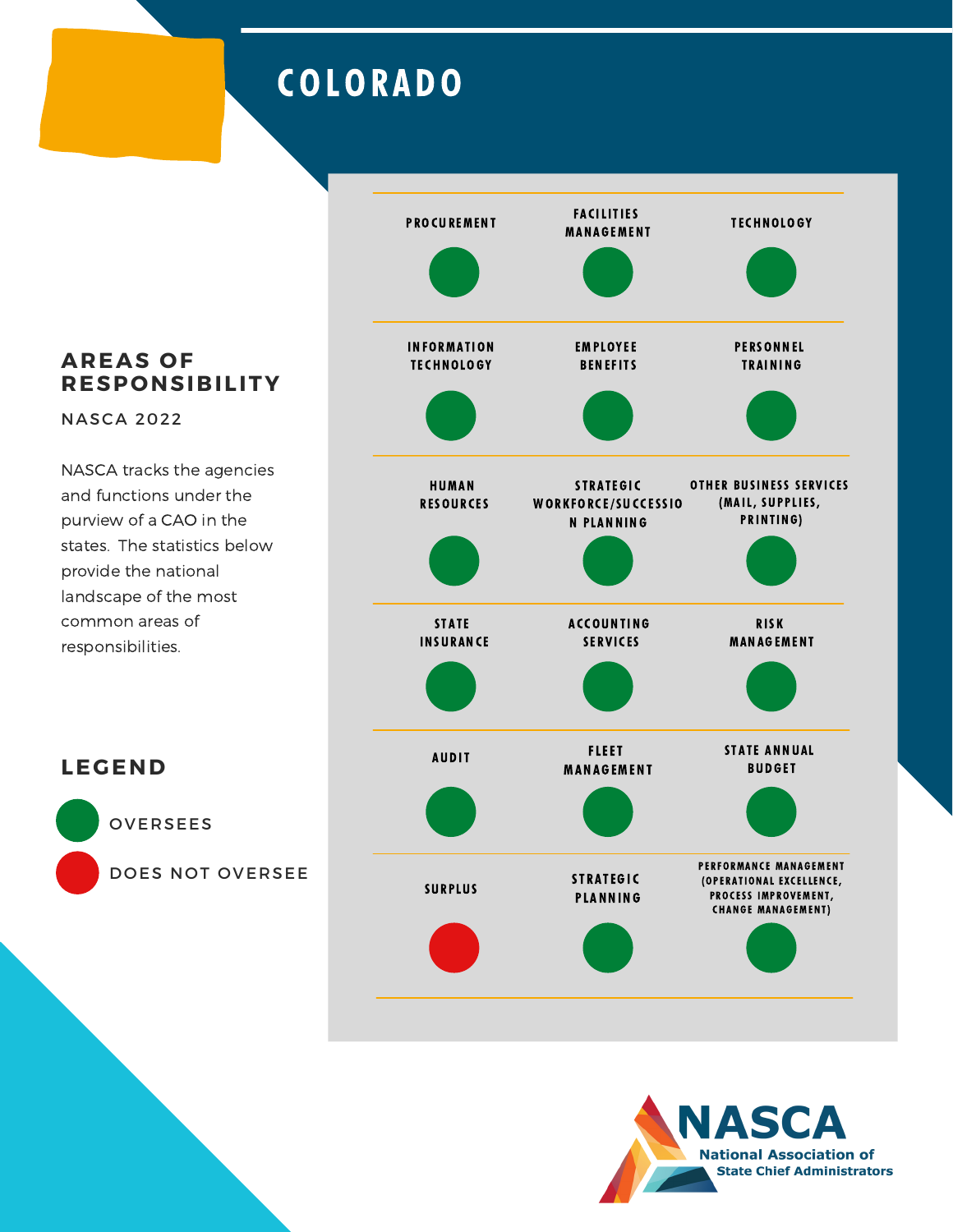## **CONNECTICUT**

**AREAS OF RESPONSIBILITY**

NASCA 2022

**LEGEND**

OVERSEES

DOES NOT OVERSEE



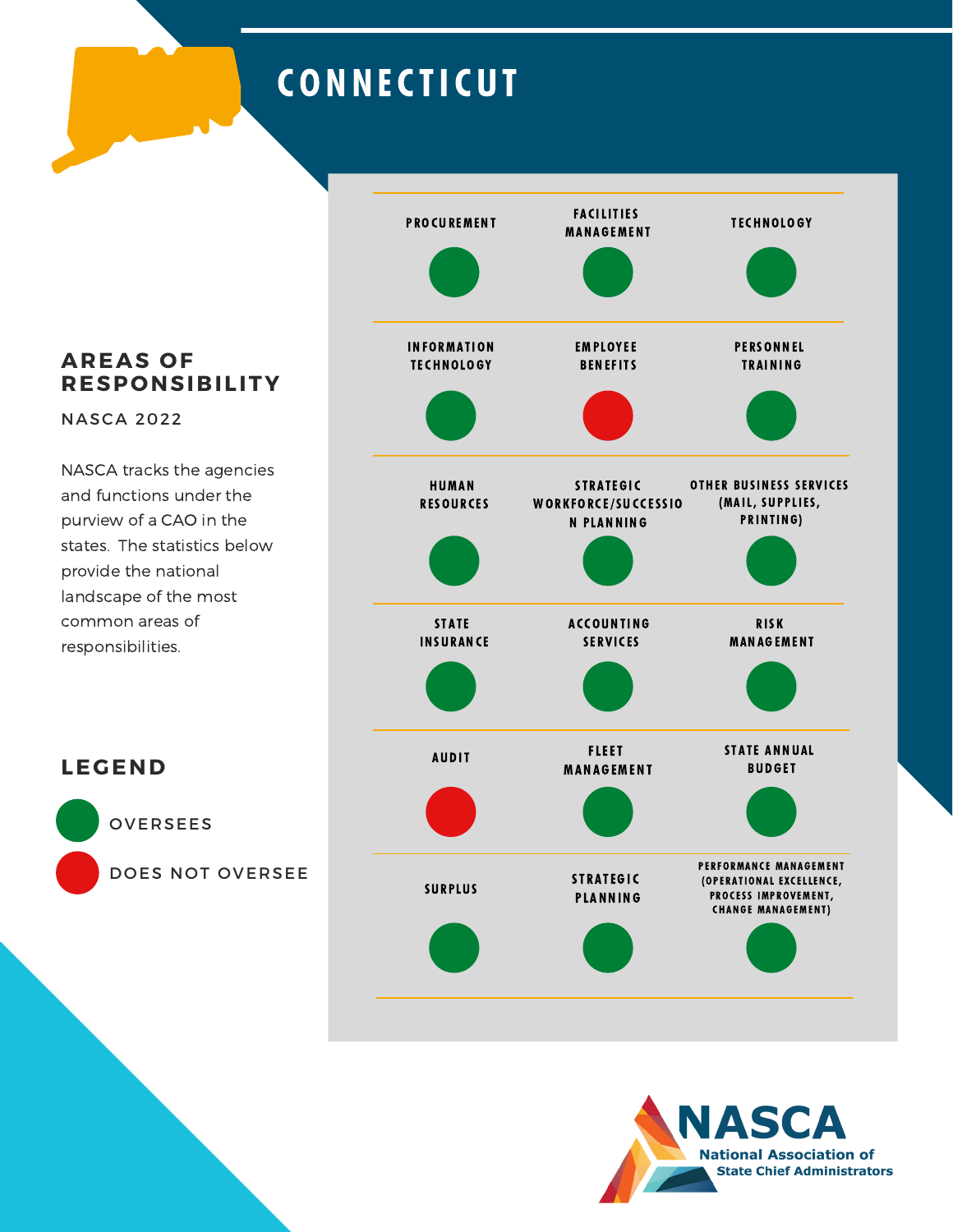# **DELAWARE**

**AREAS OF RESPONSIBILITY**

NASCA 2022

NASCA tracks the agencies and functions under the purview of a CAO in the states. The statistics below provide the national landscape of the most common areas of responsibilities.





OVERSEES

**LEGEND**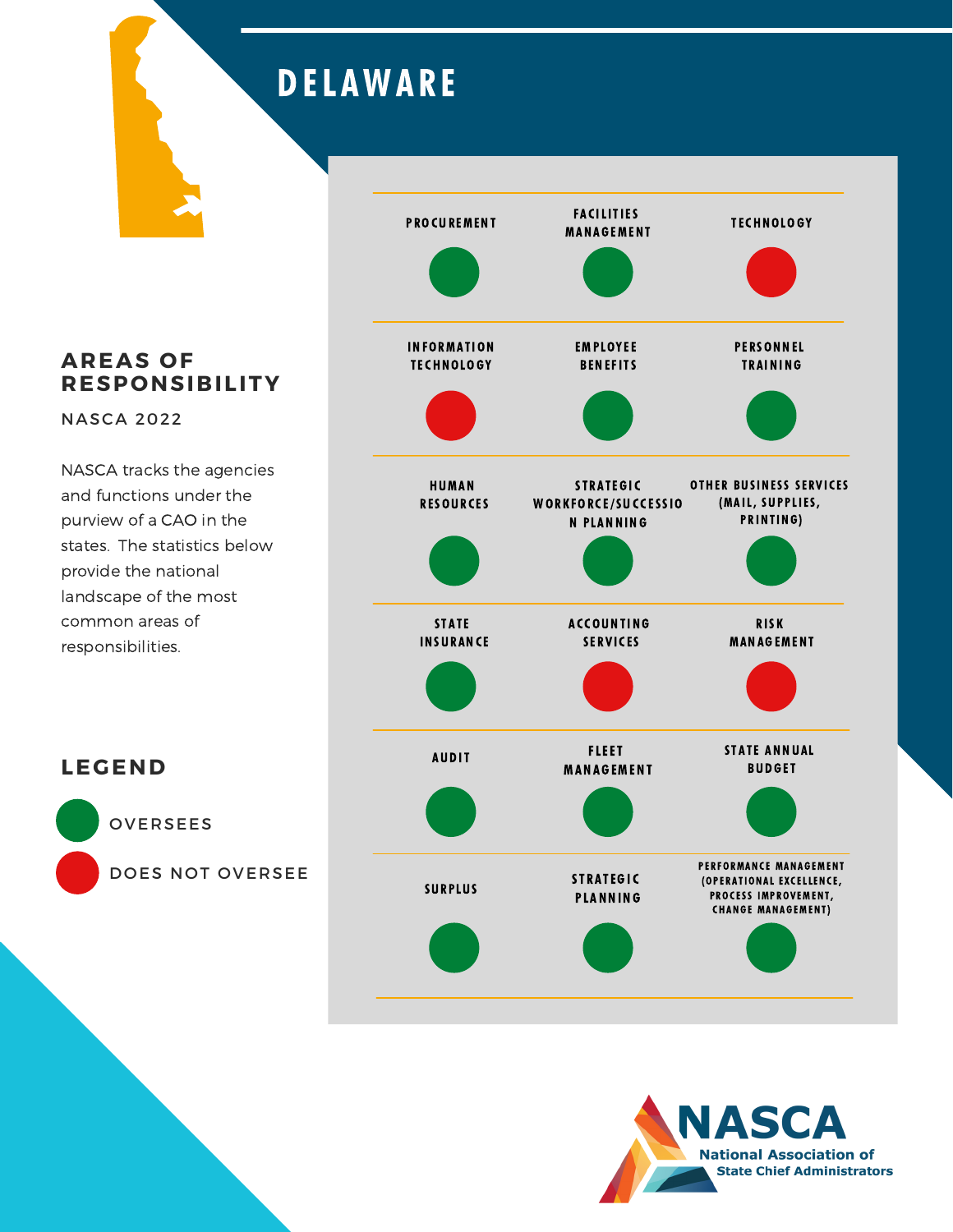### **FLORIDA**

**AREAS OF RESPONSIBILITY**

NASCA 2022

**LEGEND**

OVERSEES

DOES NOT OVERSEE



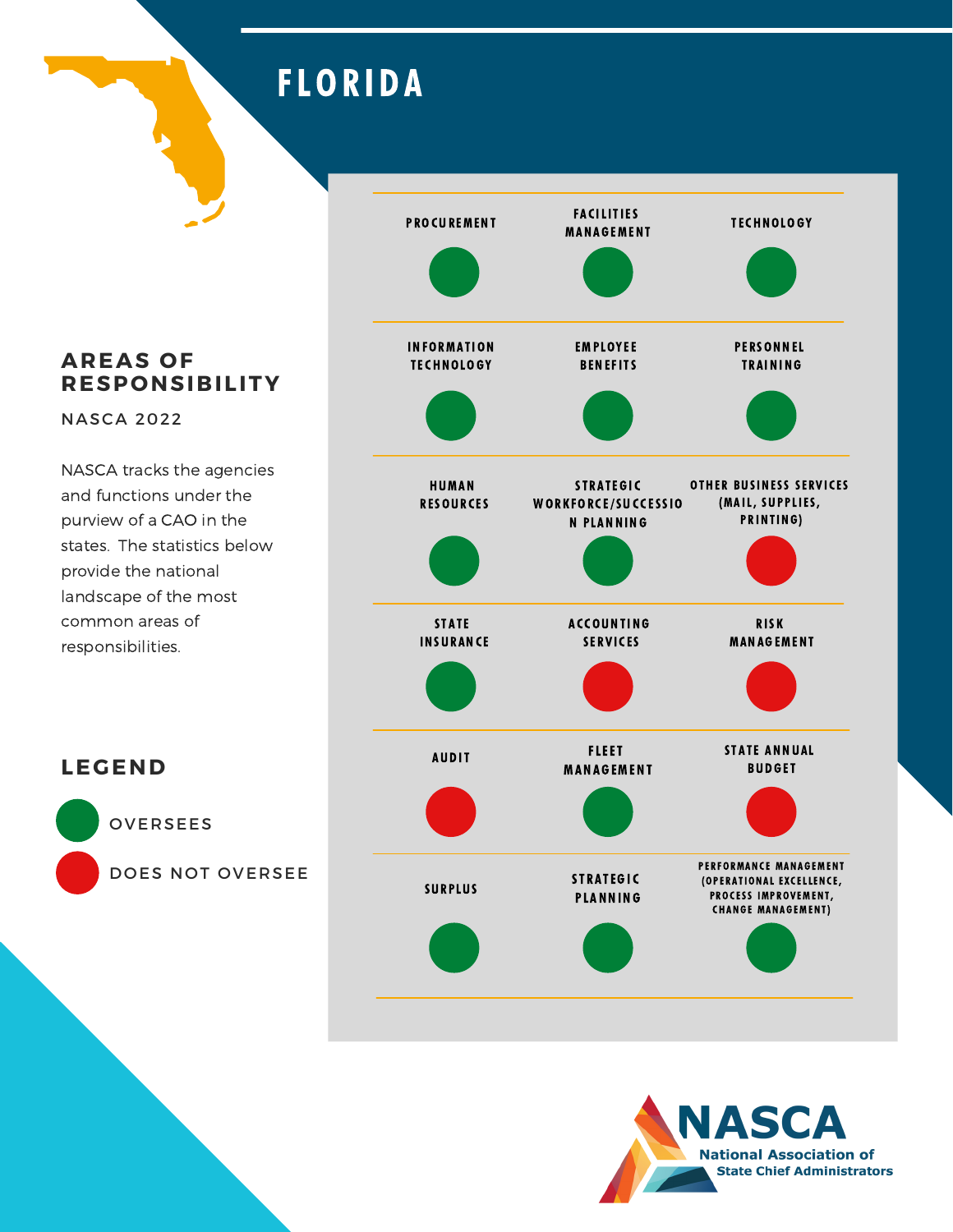## GEORGIA

#### **AREAS OF RESPONSIBILITY**

NASCA 2022

NASCA tracks the agencies and functions under the purview of a CAO in the states. The statistics below provide the national landscape of the most common areas of responsibilities.





OVERSEES

**LEGEND**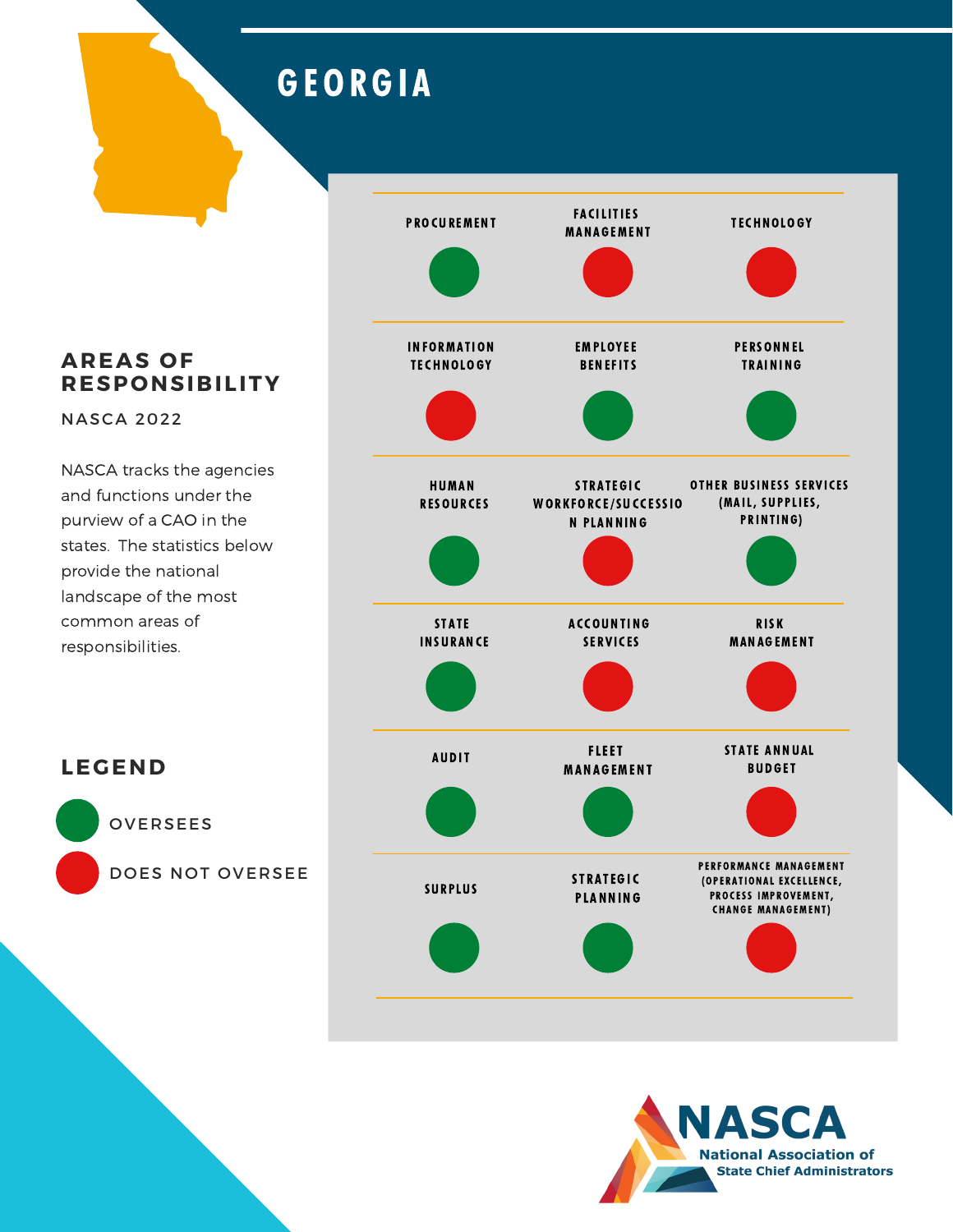**HAWAII** 

#### **AREAS OF RESPONSIBILITY**

**A**<br>Th

NASCA 2022

**LEGEND**

OVERSEES

DOES NOT OVERSEE



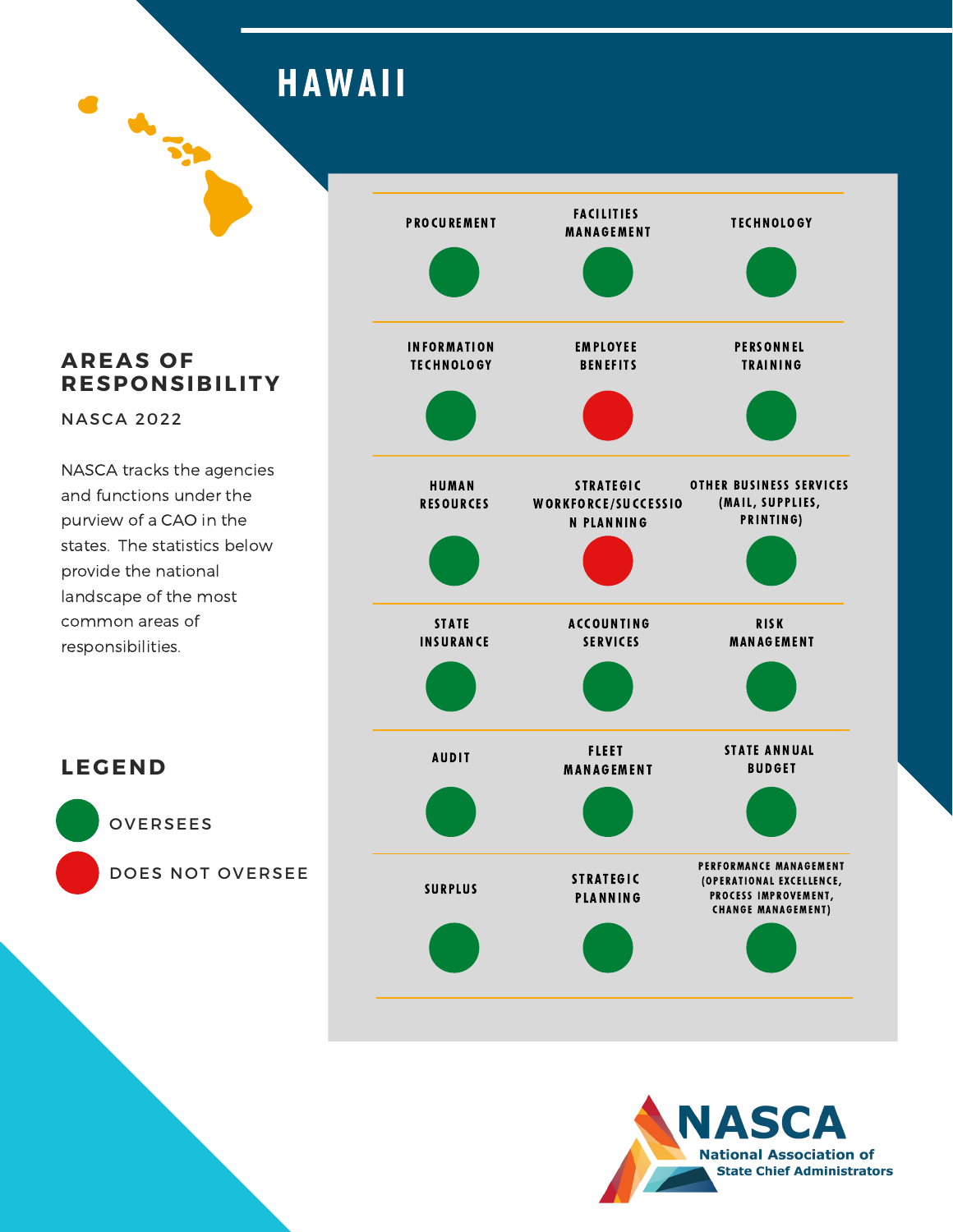IDAHO

### **AREAS OF RESPONSIBILITY**

NASCA 2022

**LEGEND**

OVERSEES

DOES NOT OVERSEE



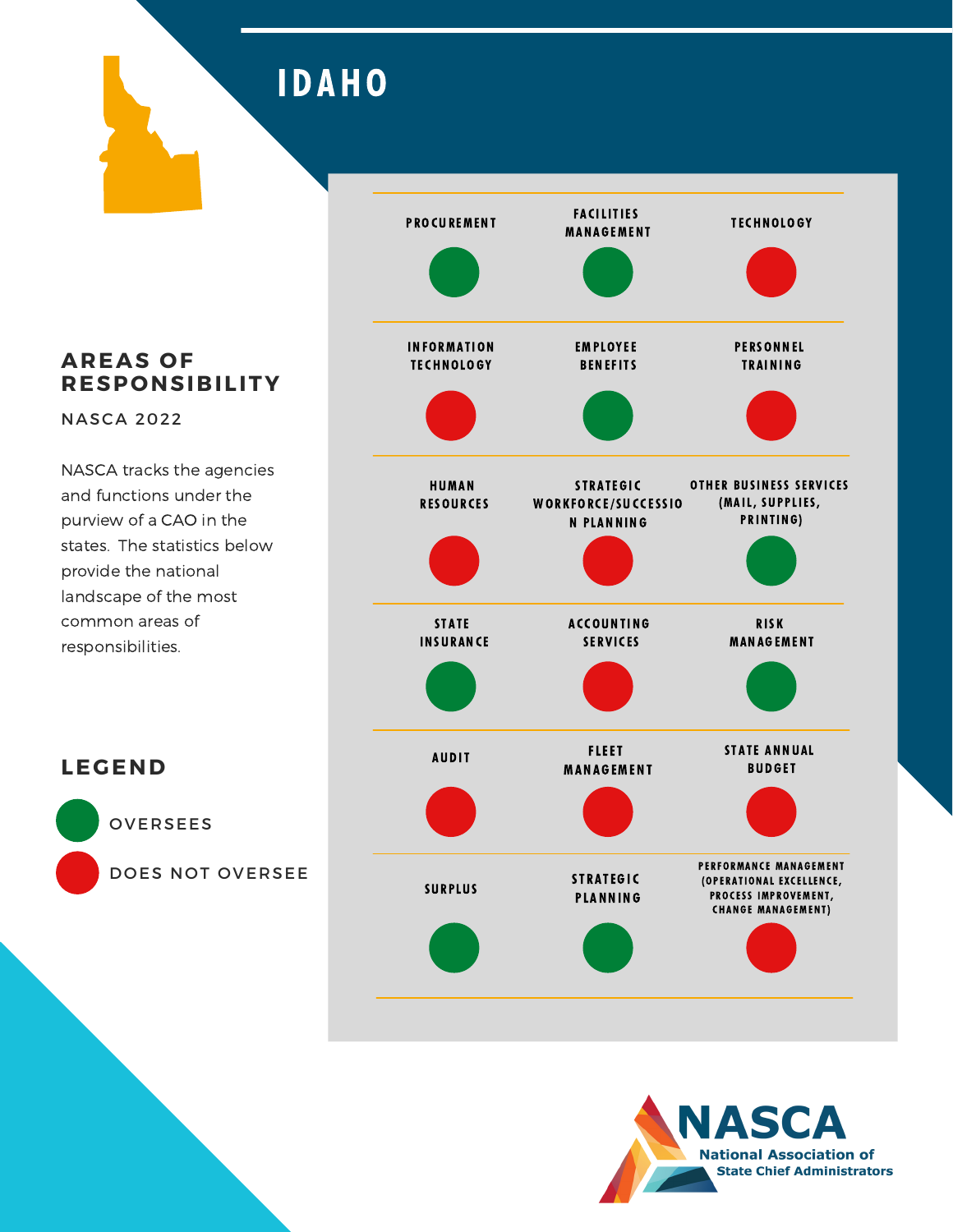## ILLINOIS

**AREAS OF RESPONSIBILITY**

NASCA 2022

**LEGEND**

OVERSEES

DOES NOT OVERSEE



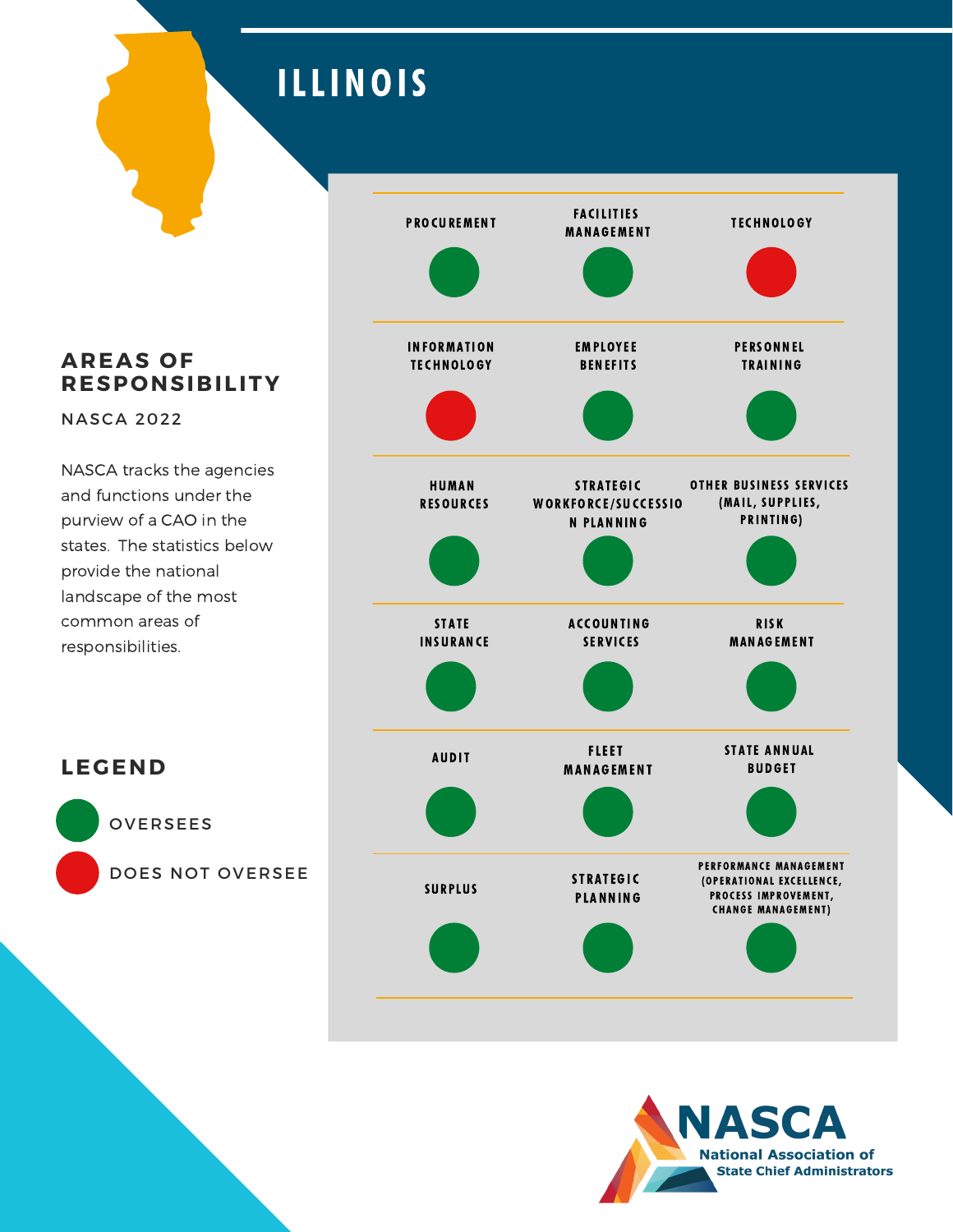## **INDIANA**

**AREAS OF RESPONSIBILITY**

NASCA 2022

**LEGEND**

OVERSEES

DOES NOT OVERSEE



![](_page_14_Picture_5.jpeg)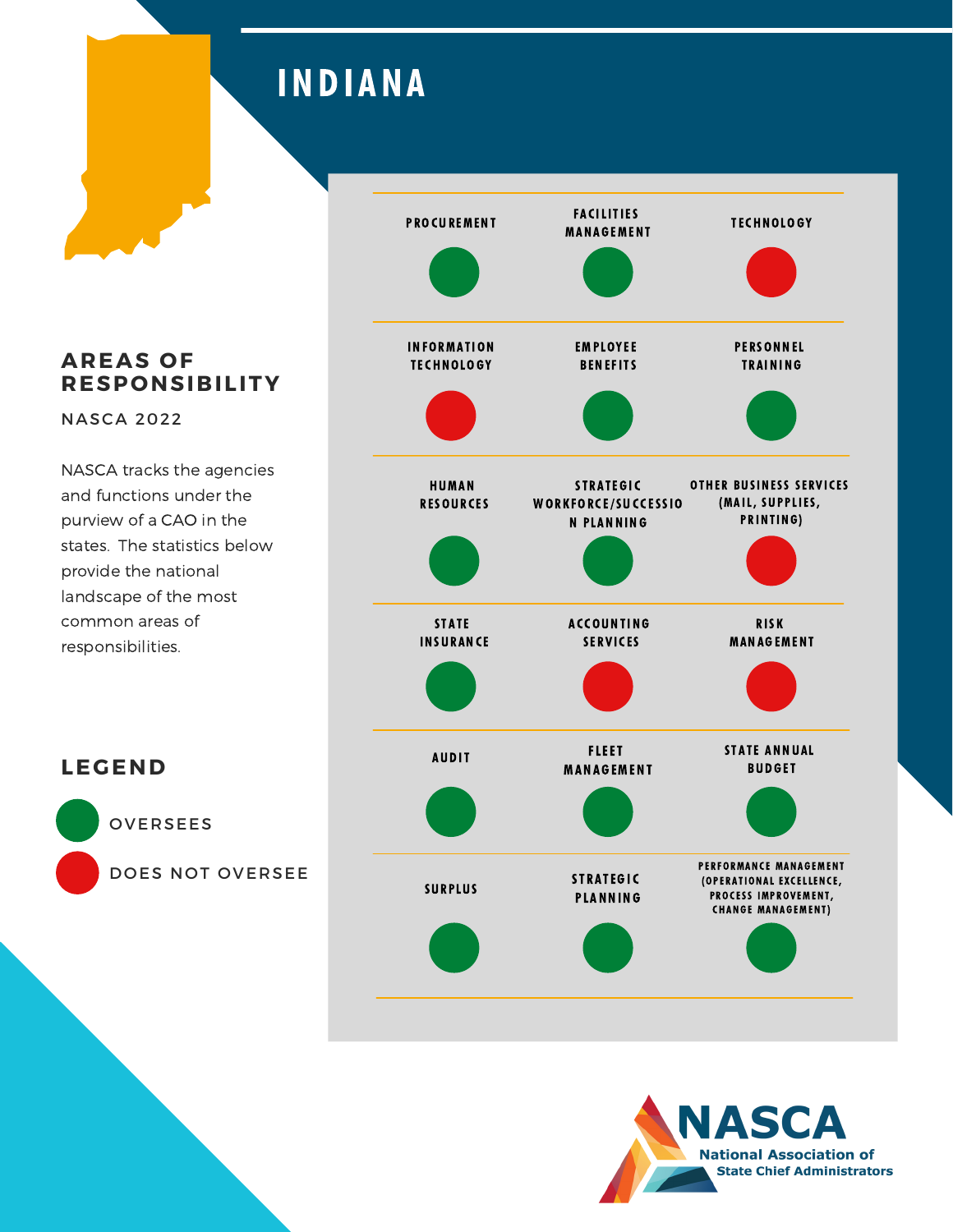IOWA

#### **AREAS OF RESPONSIBILITY**

NASCA 2022

NASCA tracks the agencies and functions under the purview of a CAO in the states. The statistics below provide the national landscape of the most common areas of responsibilities.

![](_page_15_Figure_4.jpeg)

![](_page_15_Picture_5.jpeg)

OVERSEES

**LEGEND**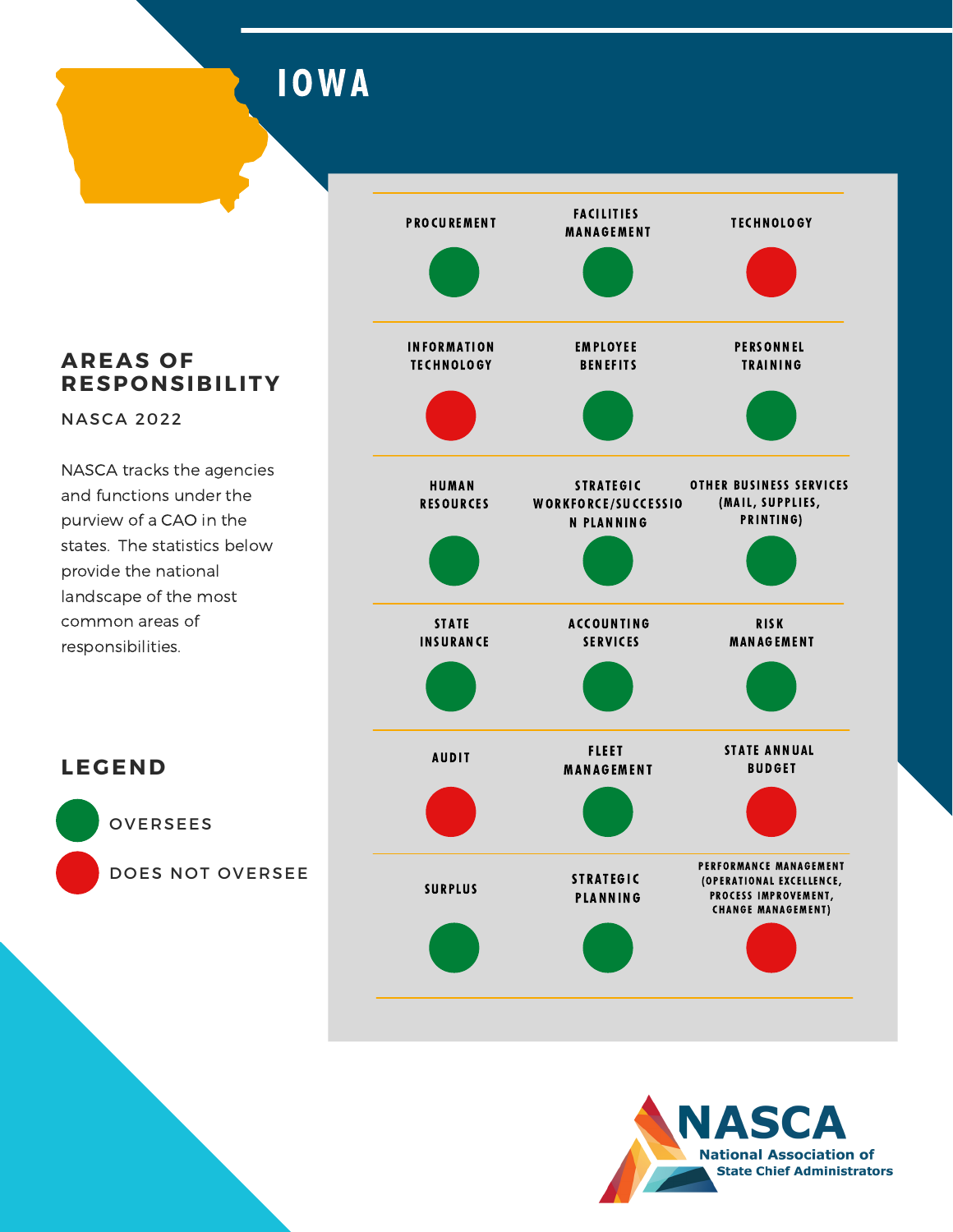### **KANSAS**

#### **AREAS OF RESPONSIBILITY**

NASCA 2022

**LEGEND**

NASCA tracks the agencies and functions under the purview of a CAO in the states. The statistics below provide the national landscape of the most common areas of responsibilities.

![](_page_16_Figure_4.jpeg)

![](_page_16_Picture_5.jpeg)

OVERSEES DOES NOT OVERSEE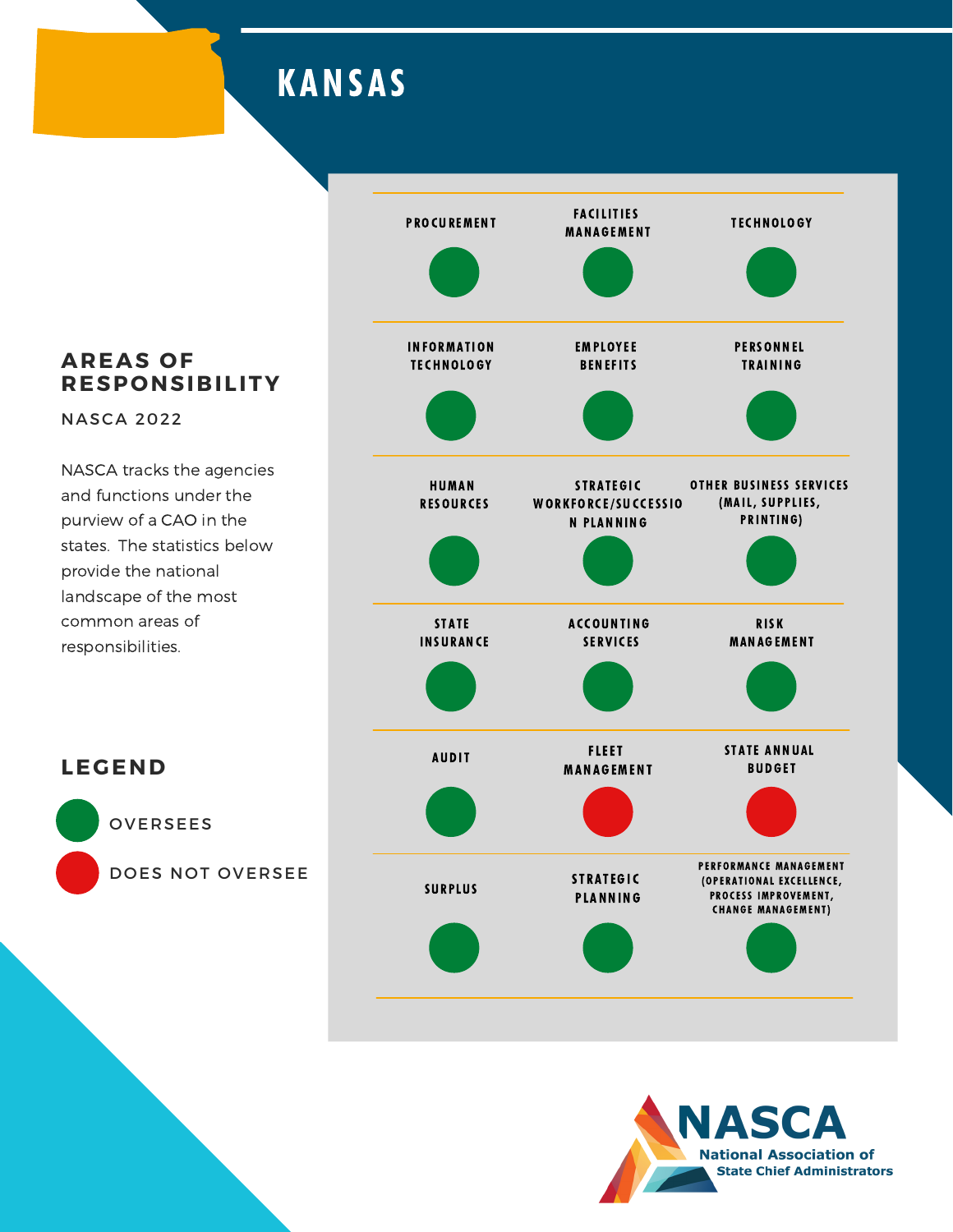**KENTUCKY** 

### **AREAS OF RESPONSIBILITY**

NASCA 2022

NASCA tracks the agencies and functions under the purview of a CAO in the states. The statistics below provide the national landscape of the most common areas of responsibilities.

![](_page_17_Figure_4.jpeg)

![](_page_17_Picture_5.jpeg)

OVERSEES

**LEGEND**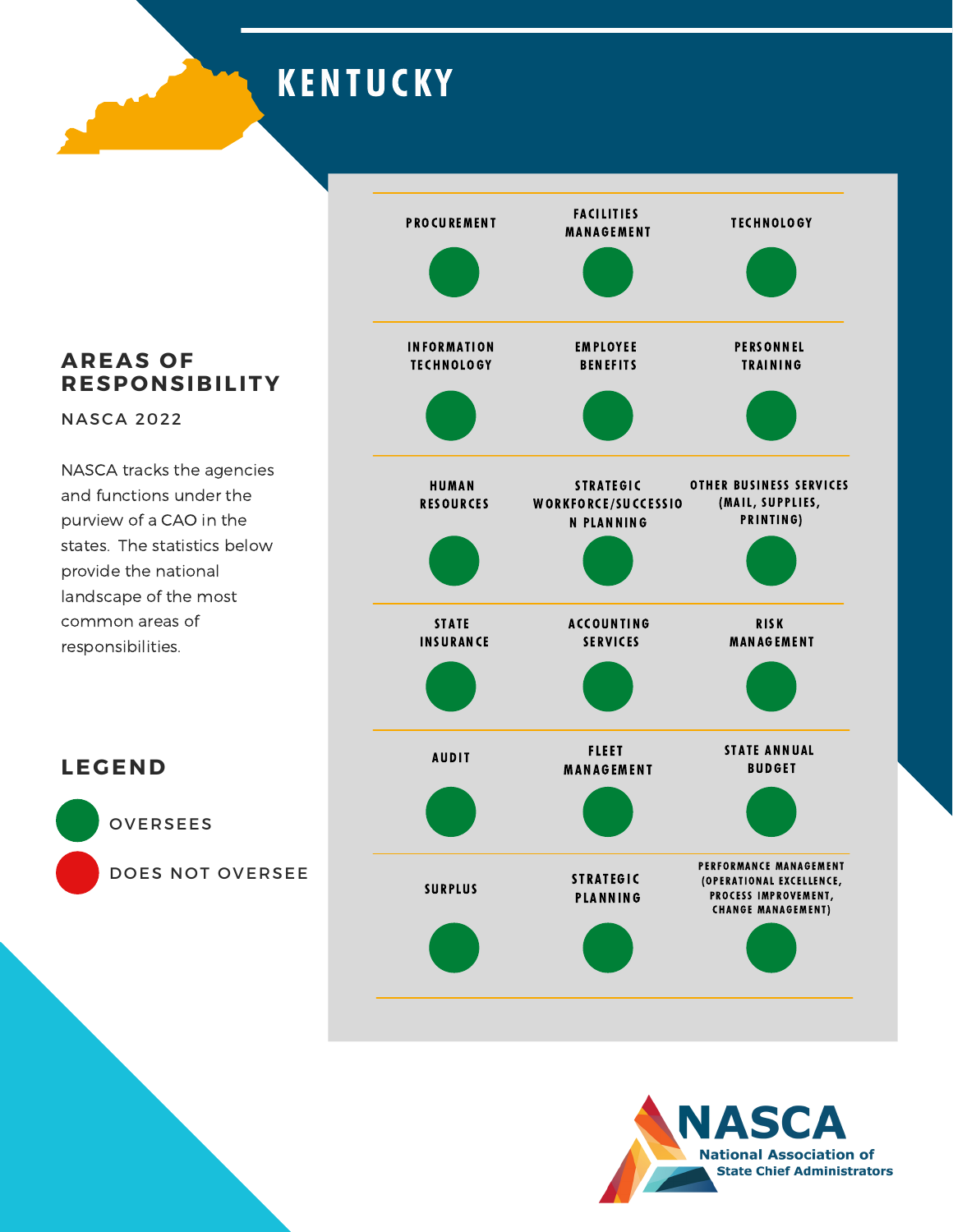## **LOUISIANA**

**AREAS OF RESPONSIBILITY**

NASCA 2022

**LEGEND**

OVERSEES

DOES NOT OVERSEE

![](_page_18_Figure_4.jpeg)

![](_page_18_Picture_5.jpeg)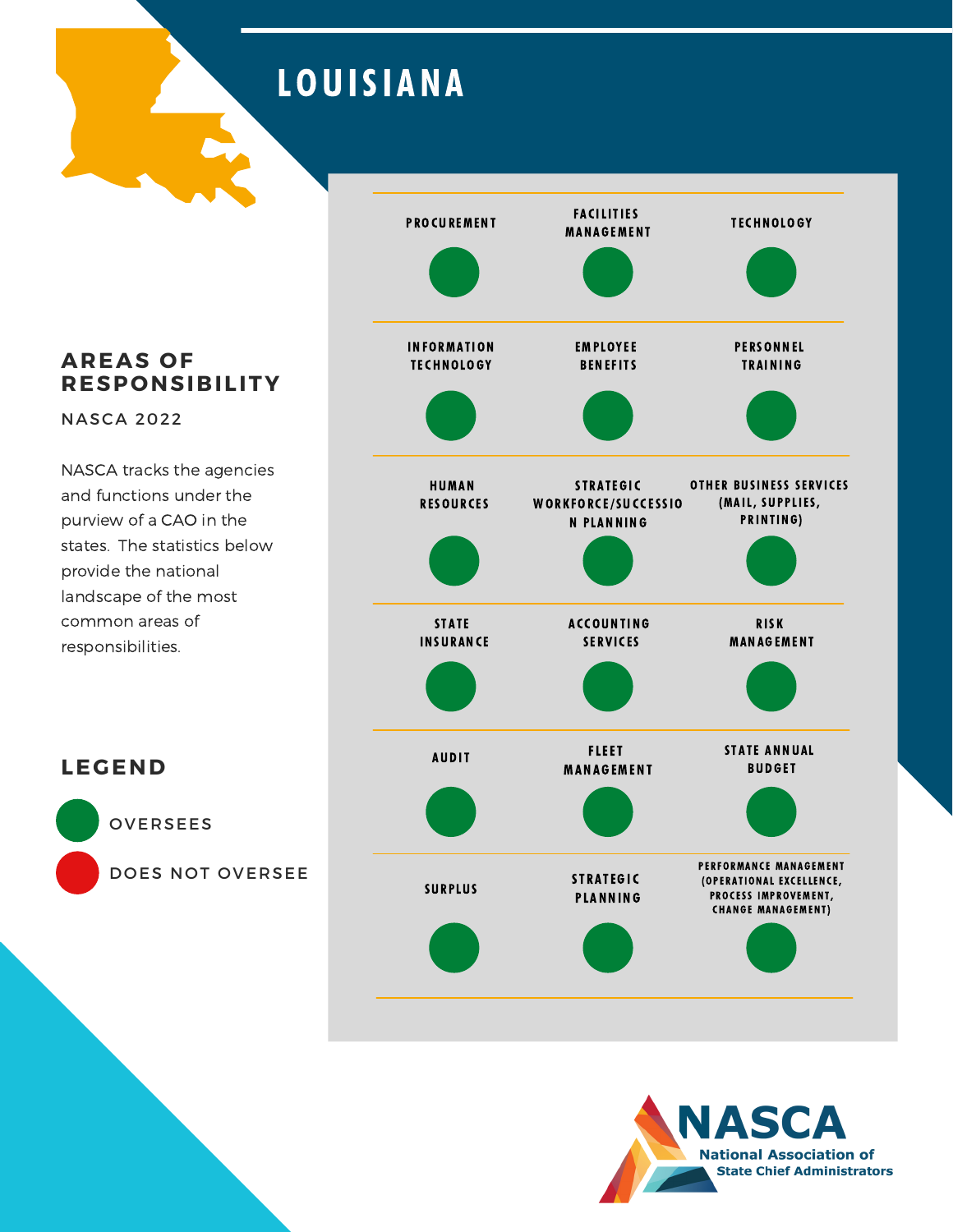**MAINE** 

**AREAS OF RESPONSIBILITY**

NASCA 2022

**LEGEND**

OVERSEES

DOES NOT OVERSEE

![](_page_19_Figure_4.jpeg)

![](_page_19_Picture_5.jpeg)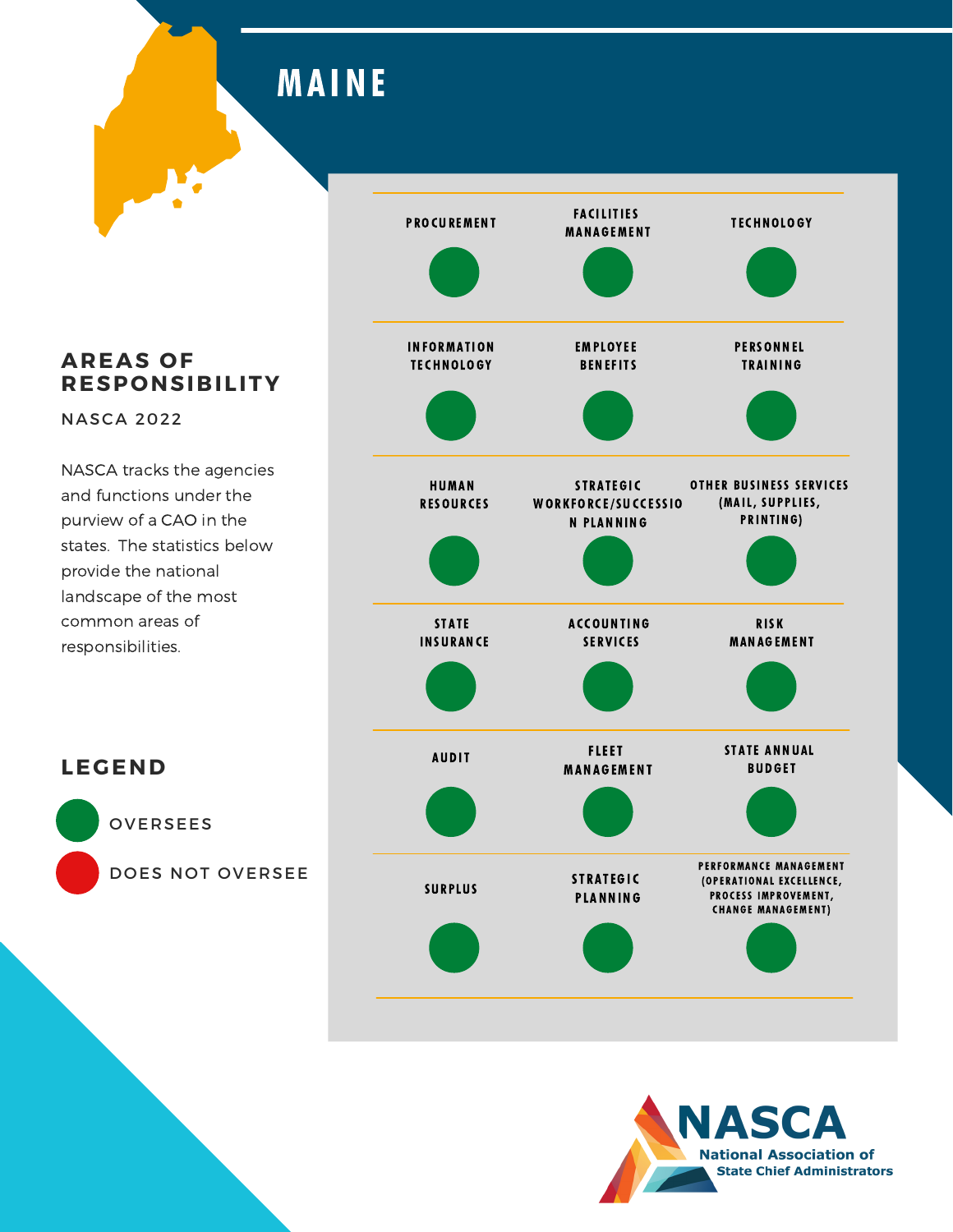**MARYLAND** 

#### **AREAS OF RESPONSIBILITY**

NASCA 2022

**LEGEND**

OVERSEES

DOES NOT OVERSEE

![](_page_20_Figure_4.jpeg)

![](_page_20_Picture_5.jpeg)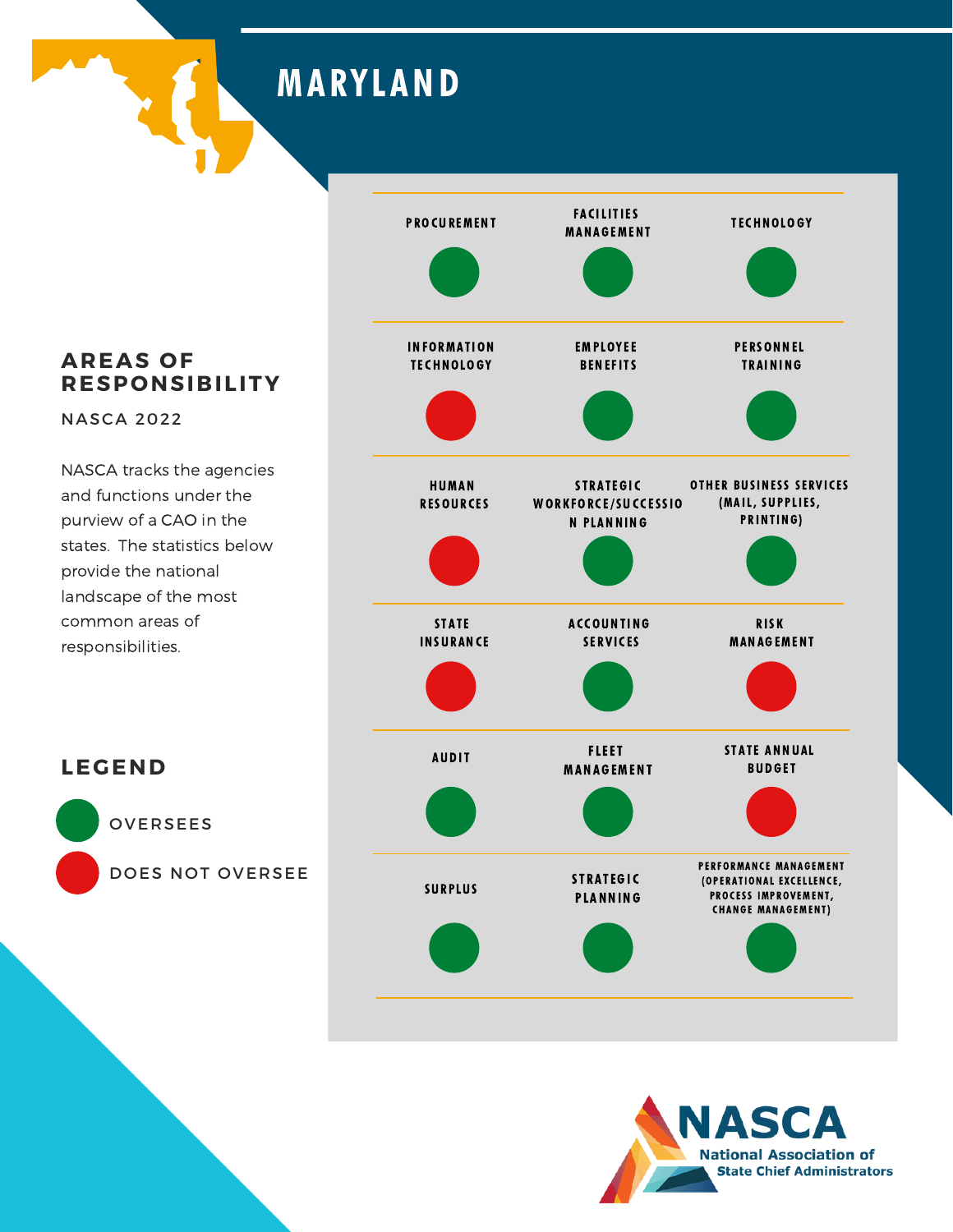## **MASSACHUSETTS**

### **AREAS OF RESPONSIBILITY**

NASCA 2022

**LEGEND**

OVERSEES

DOES NOT OVERSEE

![](_page_21_Figure_4.jpeg)

![](_page_21_Picture_5.jpeg)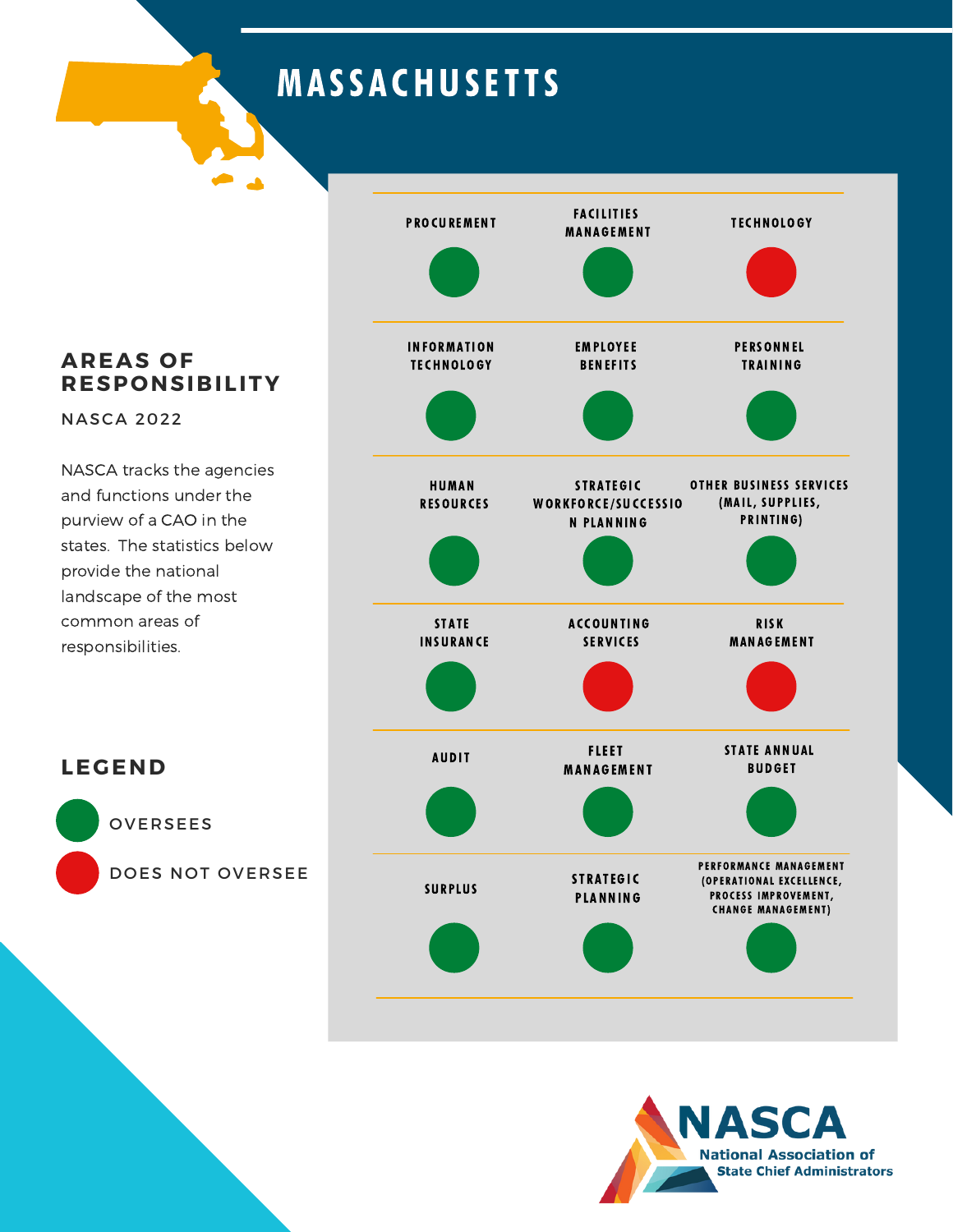### MI CHIGAN

**AREAS OF RESPONSIBILITY**

NASCA 2022

**LEGEND**

OVERSEES

DOES NOT OVERSEE

![](_page_22_Figure_4.jpeg)

![](_page_22_Picture_5.jpeg)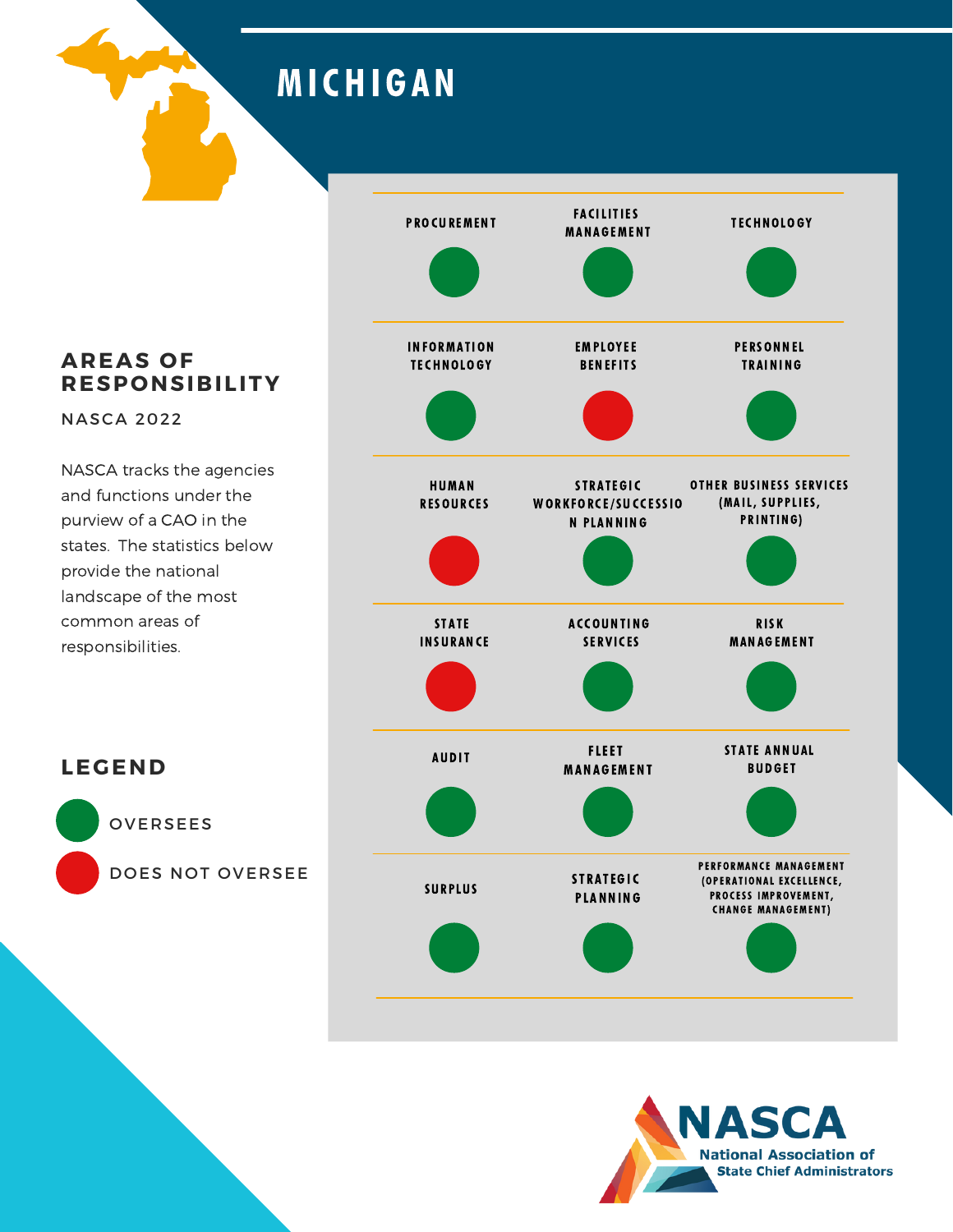# **MINNESOTA**

**AREAS OF RESPONSIBILITY**

NASCA 2022

**LEGEND**

OVERSEES

DOES NOT OVERSEE

![](_page_23_Figure_4.jpeg)

![](_page_23_Picture_5.jpeg)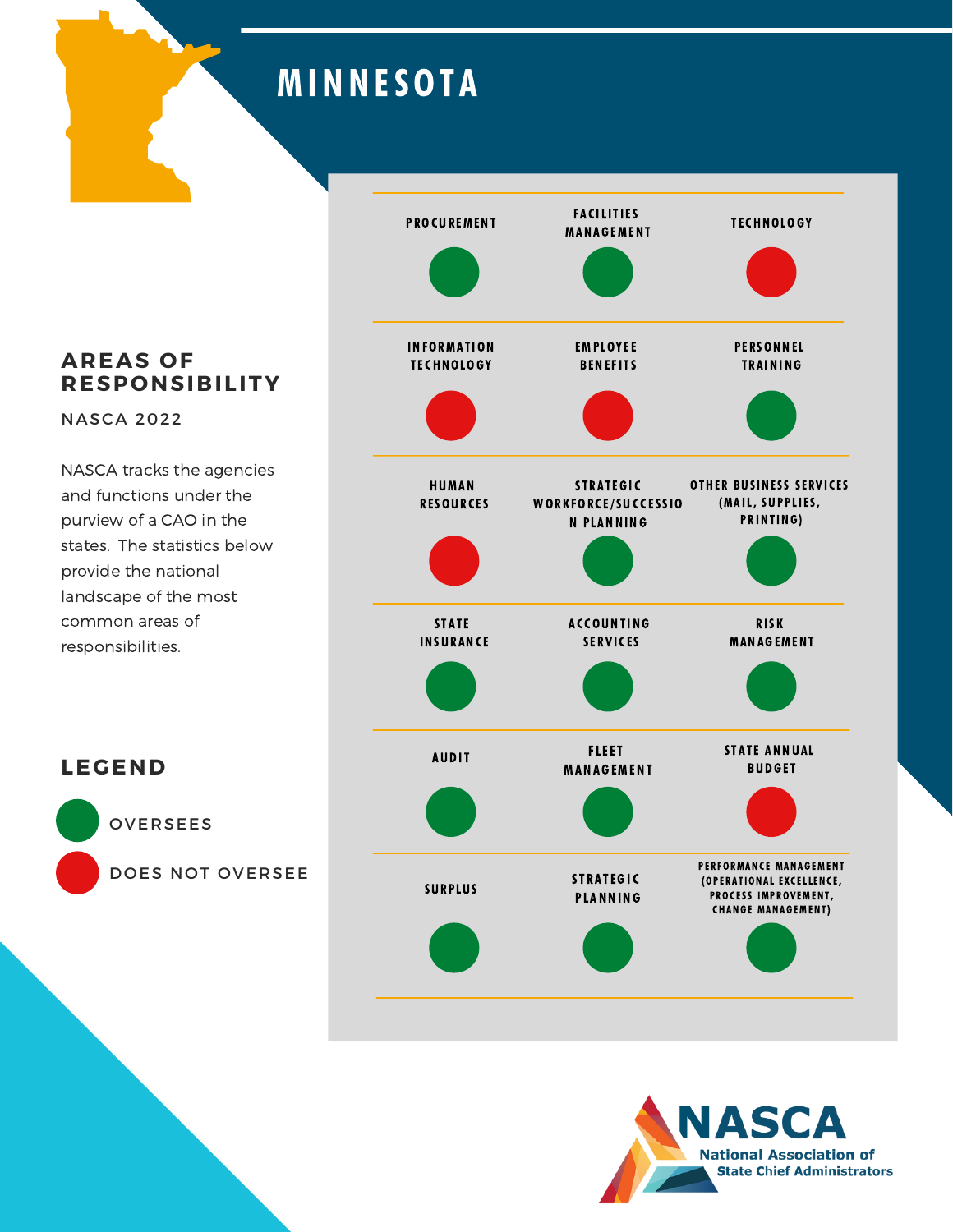# **MISSISSIPPI**

**AREAS OF RESPONSIBILITY**

NASCA 2022

NASCA tracks the agencies and functions under the purview of a CAO in the states. The statistics below provide the national landscape of the most common areas of responsibilities.

![](_page_24_Figure_4.jpeg)

![](_page_24_Picture_5.jpeg)

OVERSEES

**LEGEND**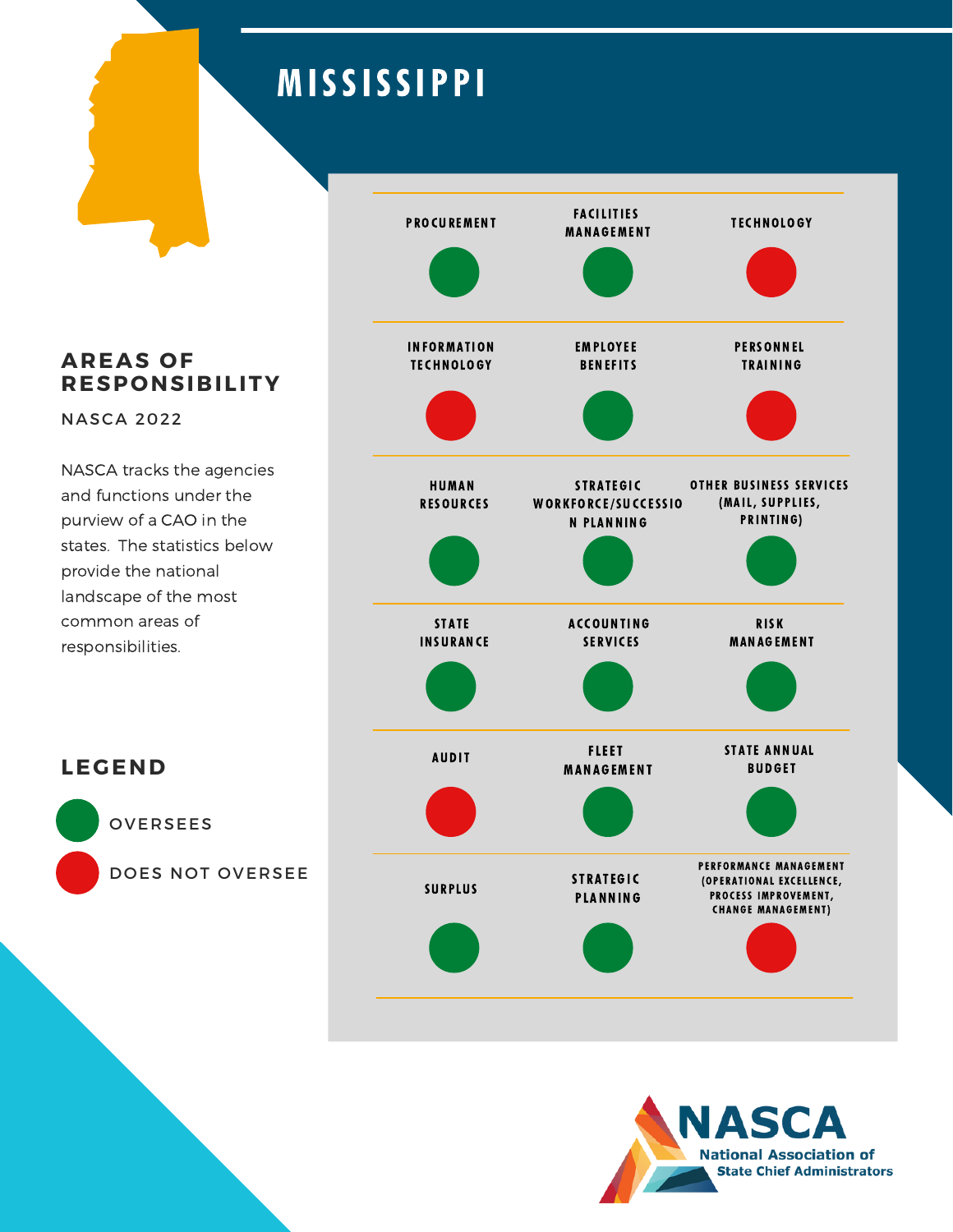## **MISSOURI**

**AREAS OF RESPONSIBILITY**

NASCA 2022

**LEGEND**

OVERSEES

DOES NOT OVERSEE

![](_page_25_Figure_4.jpeg)

![](_page_25_Picture_5.jpeg)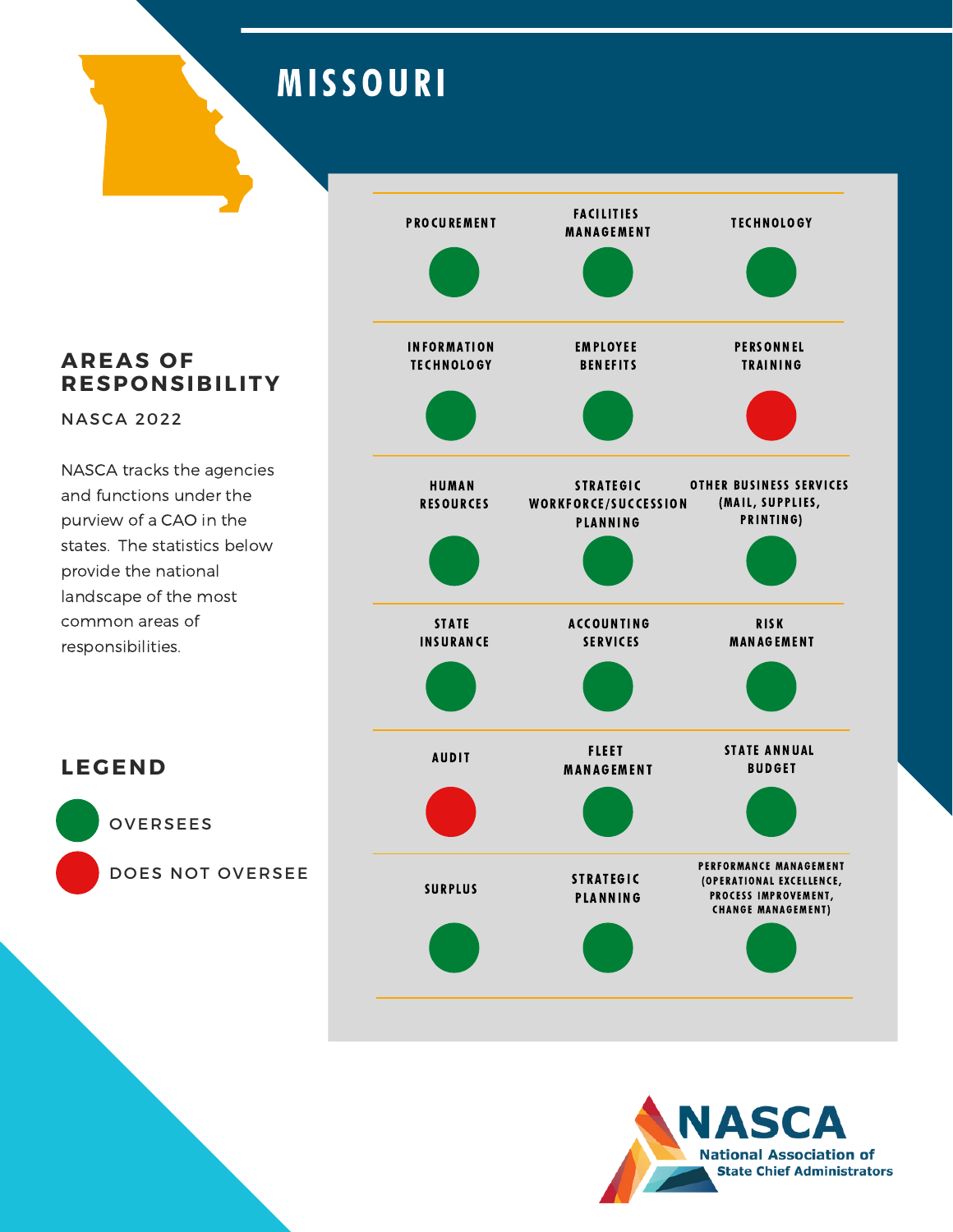## **MONTANA**

**AREAS OF RESPONSIBILITY**

NASCA 2022

**LEGEND**

OVERSEES

DOES NOT OVERSEE

![](_page_26_Figure_4.jpeg)

![](_page_26_Picture_5.jpeg)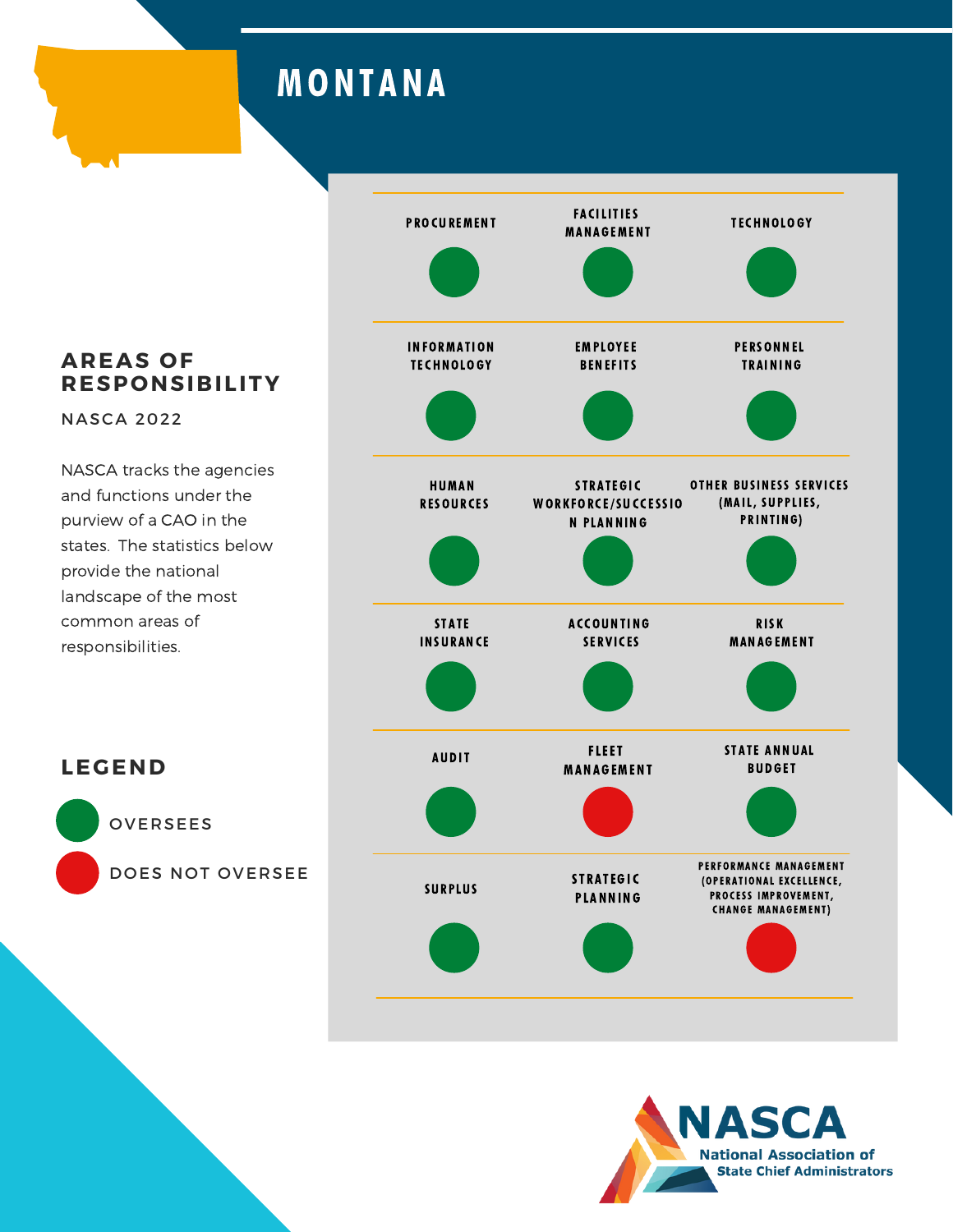### **NEBRASKA**

### **AREAS OF RESPONSIBILITY**

NASCA 2022

**LEGEND**

OVERSEES

DOES NOT OVERSEE

![](_page_27_Figure_4.jpeg)

![](_page_27_Picture_5.jpeg)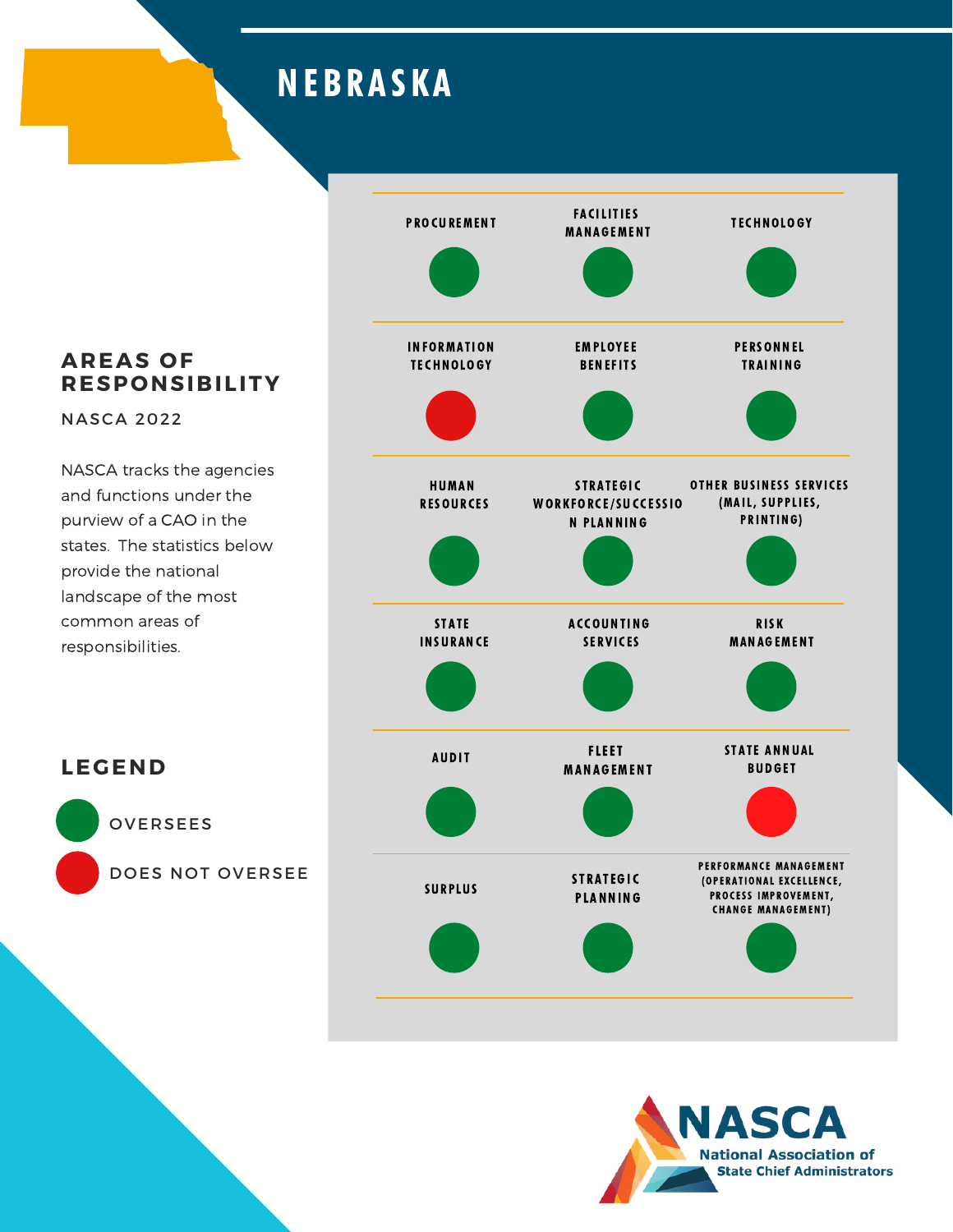### **NEVADA**

**AREAS OF RESPONSIBILITY**

NASCA 2022

NASCA tracks the agencies and functions under the purview of a CAO in the states. The statistics below provide the national landscape of the most common areas of responsibilities.

![](_page_28_Figure_4.jpeg)

![](_page_28_Picture_5.jpeg)

OVERSEES

**LEGEND**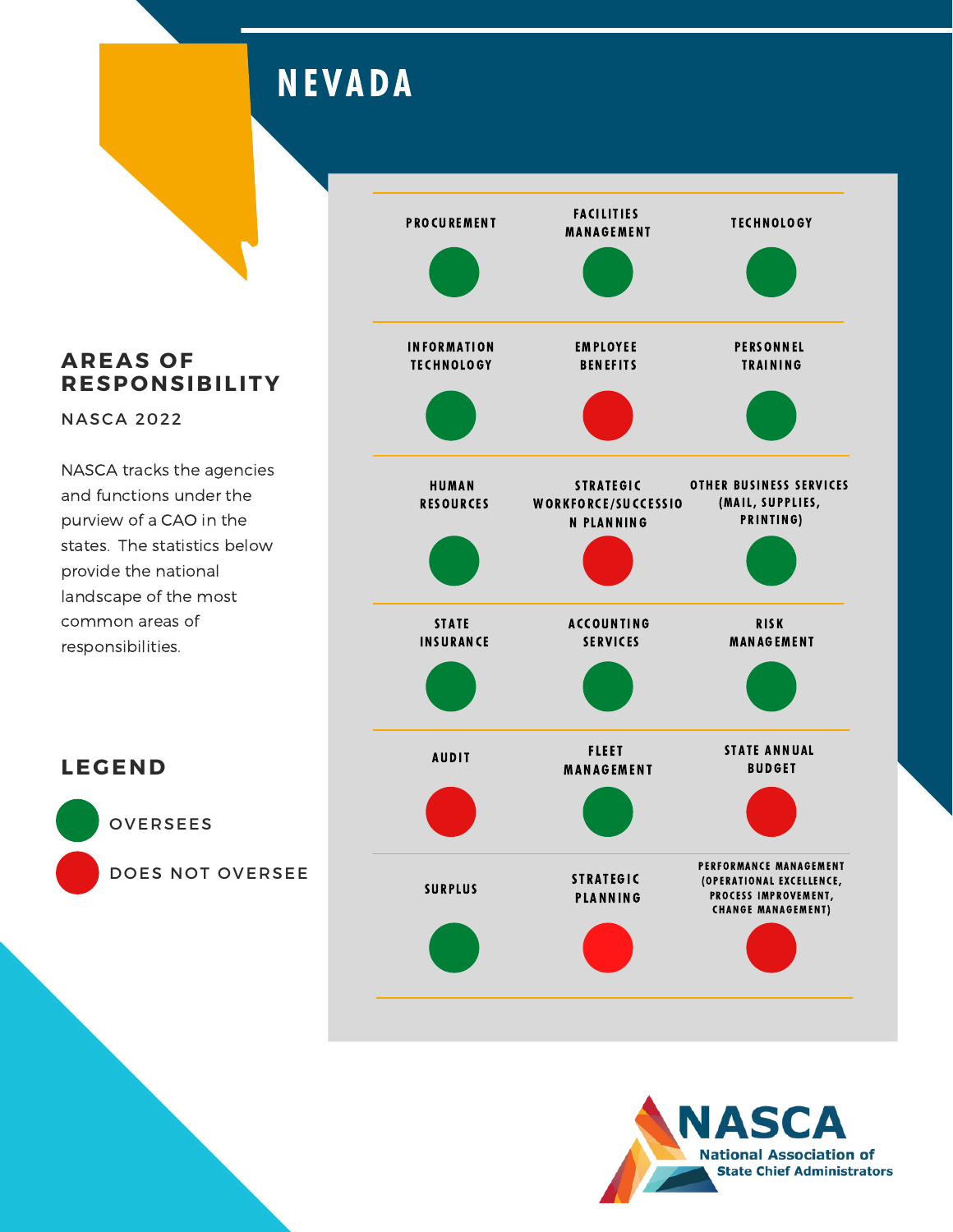### **NEW HAMPSHIRE**

**AREAS OF RESPONSIBILITY**

NASCA 2022

**LEGEND**

OVERSEES

DOES NOT OVERSEE

![](_page_29_Figure_4.jpeg)

![](_page_29_Picture_5.jpeg)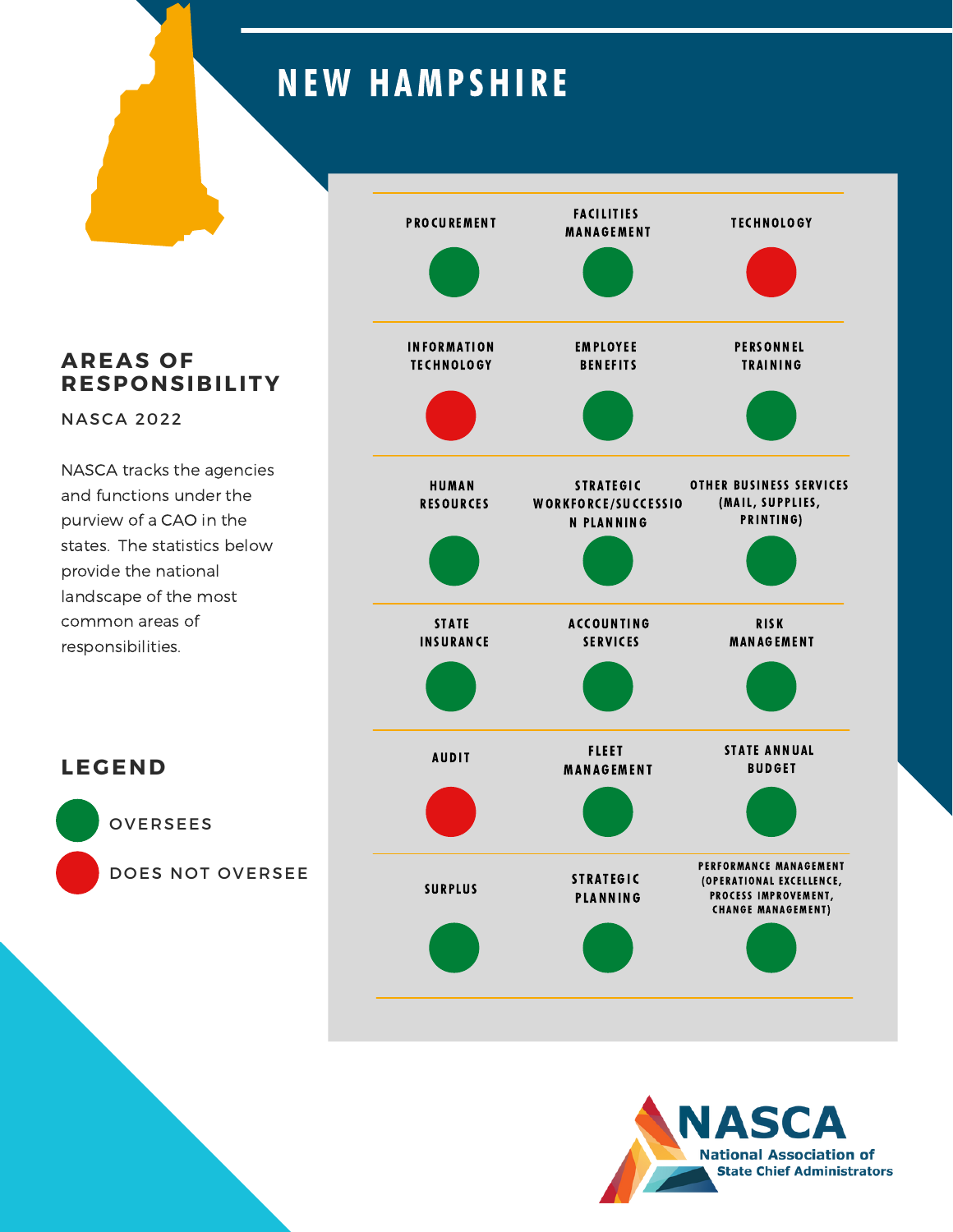# **NEW JERSEY**

**AREAS OF RESPONSIBILITY**

NASCA 2022

NASCA tracks the agencies and functions under the purview of a CAO in the states. The statistics below provide the national landscape of the most common areas of responsibilities.

![](_page_30_Figure_4.jpeg)

![](_page_30_Picture_5.jpeg)

OVERSEES

**LEGEND**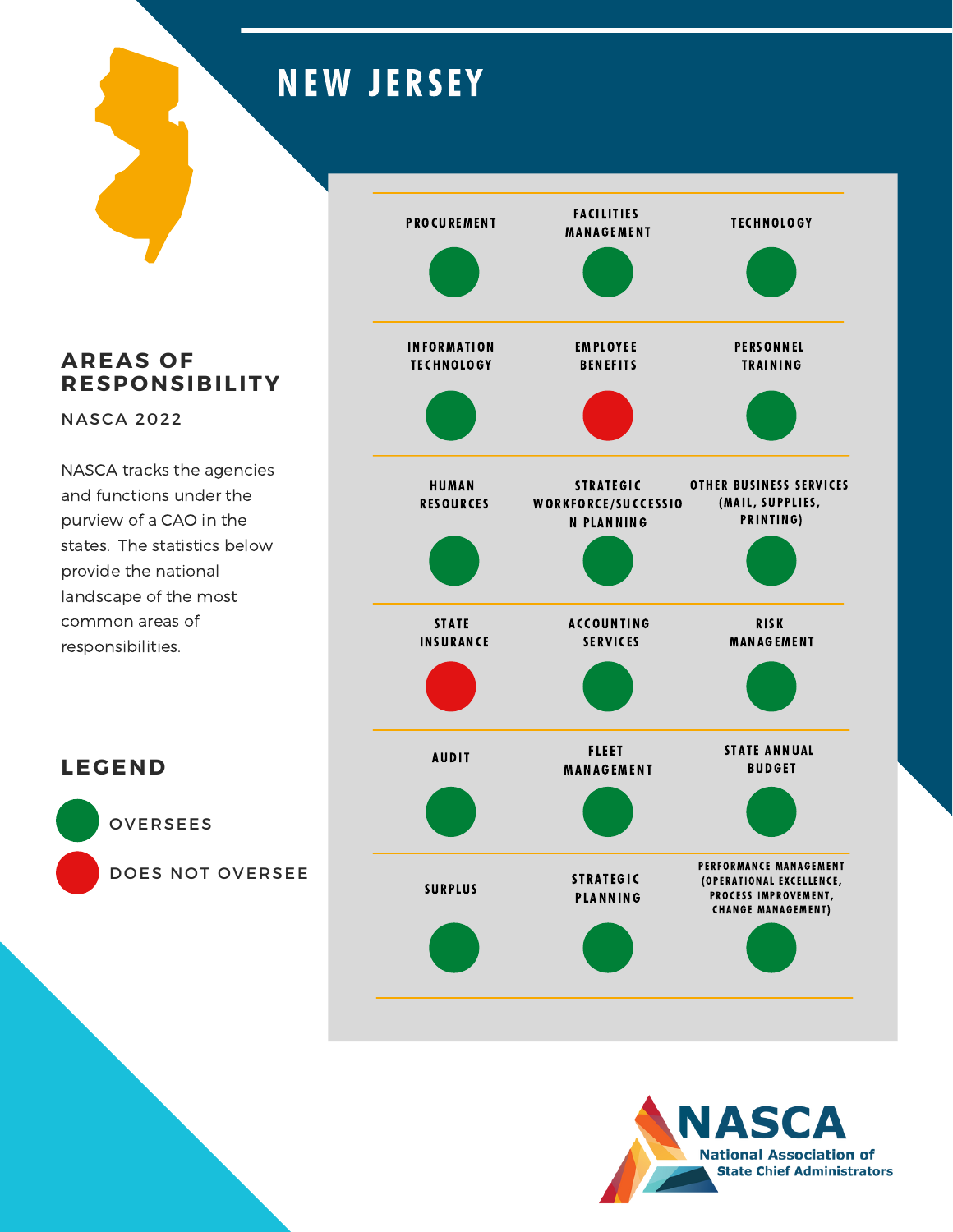## **NEW MEXICO**

**AREAS OF RESPONSIBILITY**

NASCA 2022

NASCA tracks the agencies and functions under the purview of a CAO in the states. The statistics below provide the national landscape of the most common areas of responsibilities.

![](_page_31_Figure_4.jpeg)

![](_page_31_Picture_5.jpeg)

OVERSEES

**LEGEND**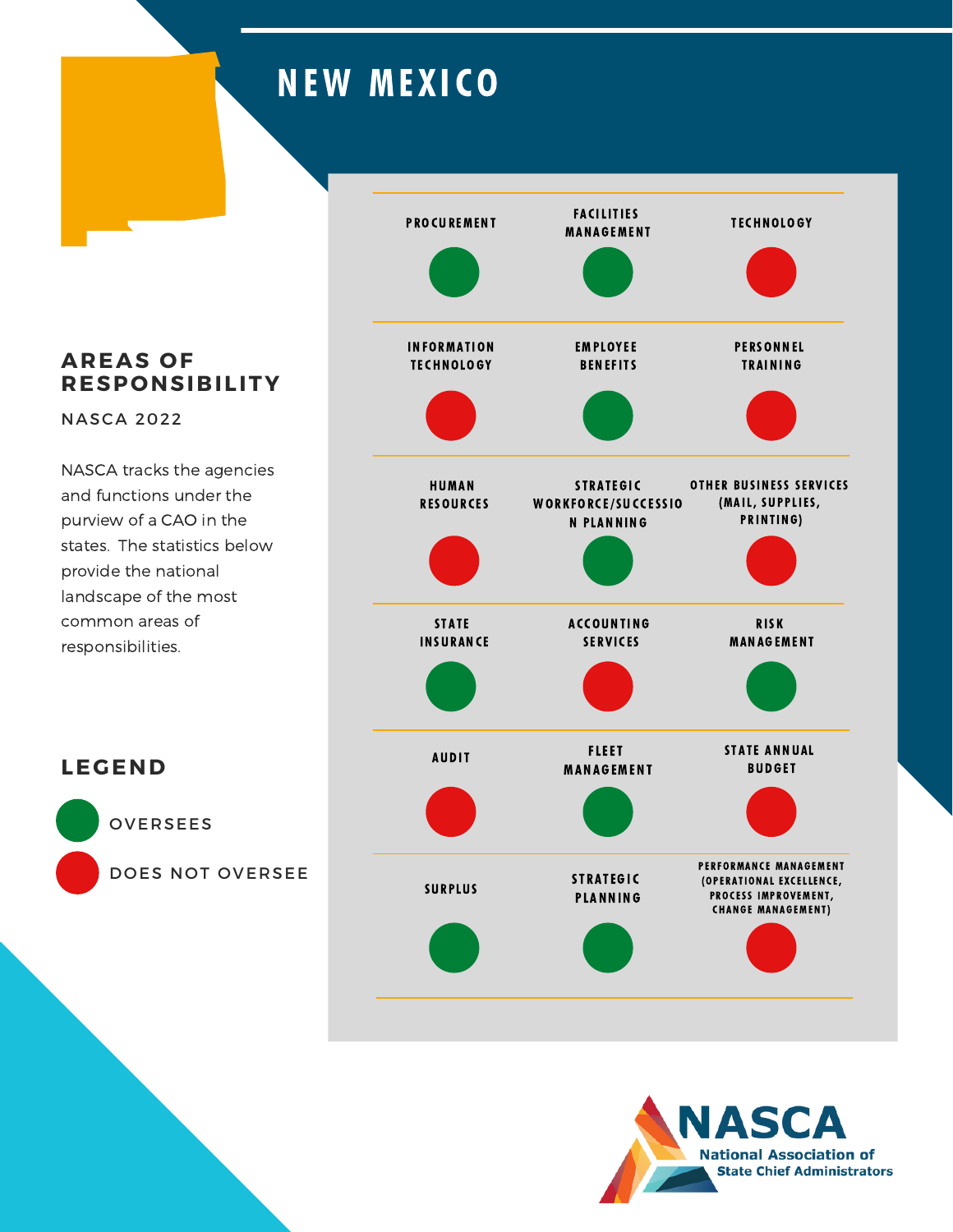## **NEW YORK**

**AREAS OF RESPONSIBILITY**

NASCA 2022

NASCA tracks the agencies and functions under the purview of a CAO in the states. The statistics below provide the national landscape of the most common areas of responsibilities.

![](_page_32_Figure_4.jpeg)

![](_page_32_Picture_5.jpeg)

OVERSEES

**LEGEND**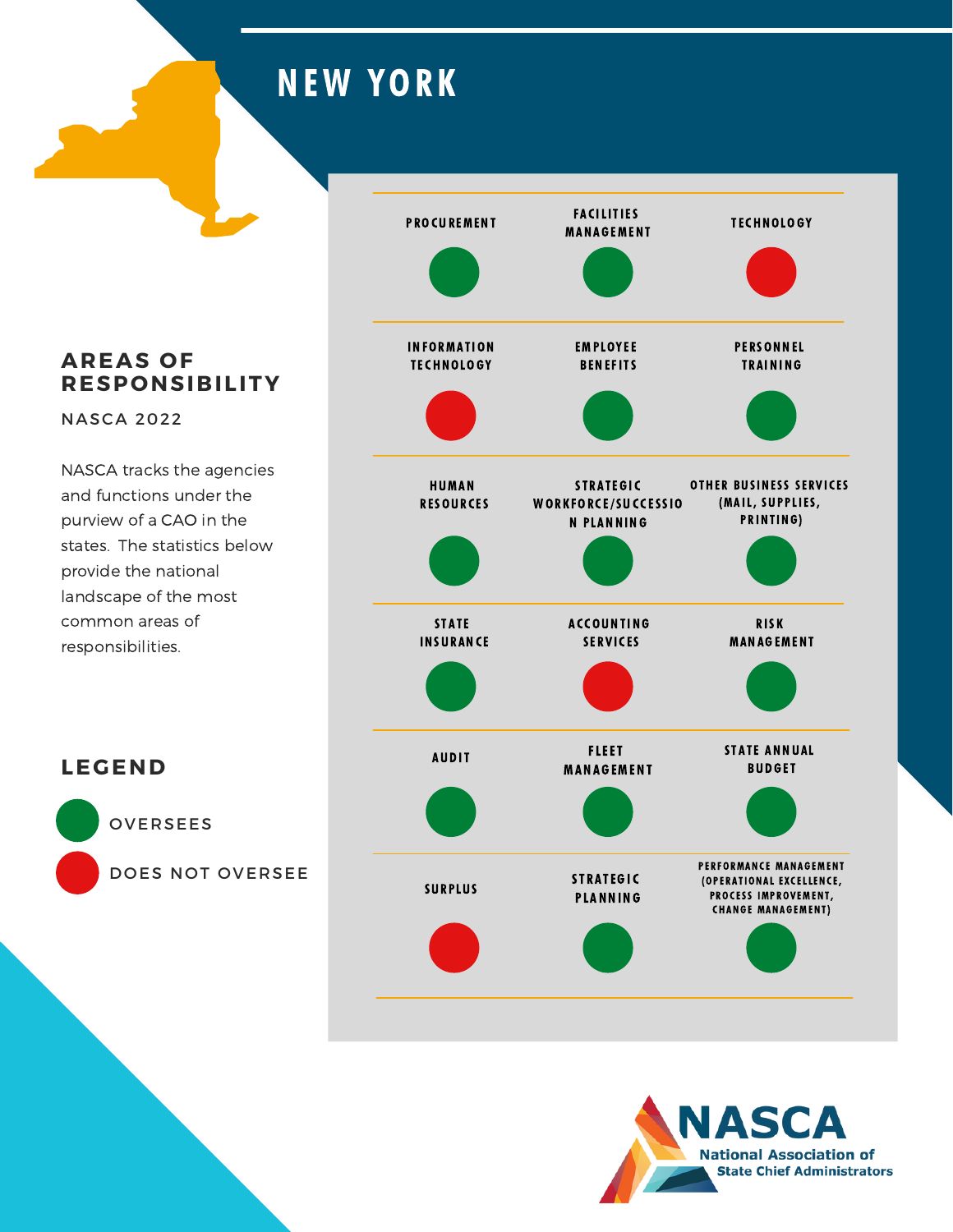## **NORTH CAROLINA**

**AREAS OF RESPONSIBILITY**

NASCA 2022

NASCA tracks the agencies and functions under the purview of a CAO in the states. The statistics below provide the national landscape of the most common areas of responsibilities.

![](_page_33_Figure_4.jpeg)

![](_page_33_Picture_5.jpeg)

OVERSEES

**LEGEND**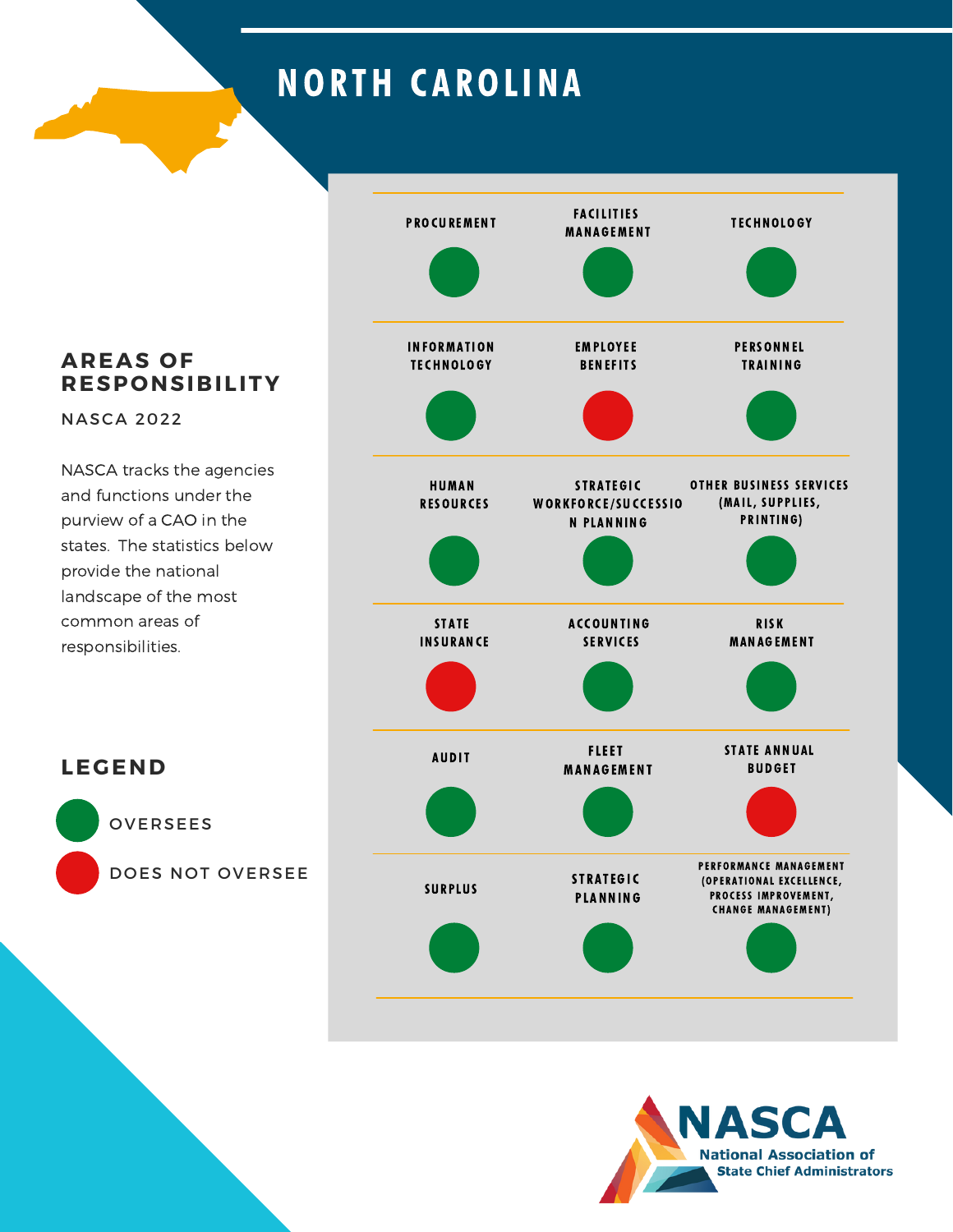## **NORTH DAKOTA**

**AREAS OF RESPONSIBILITY**

NASCA 2022

**LEGEND**

OVERSEES

DOES NOT OVERSEE

![](_page_34_Figure_4.jpeg)

![](_page_34_Picture_5.jpeg)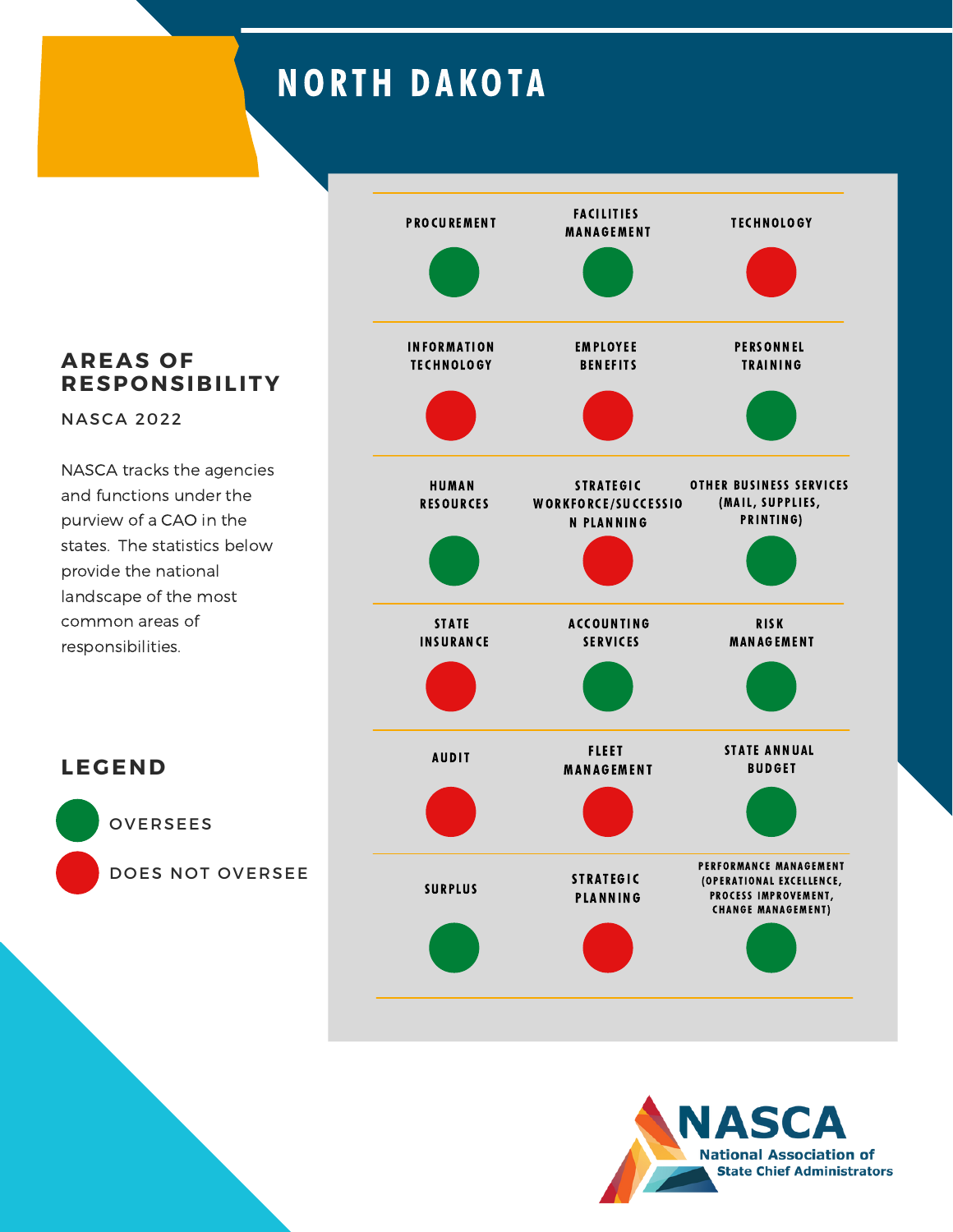OHIO

**AREAS OF RESPONSIBILITY**

NASCA 2022

**LEGEND**

OVERSEES

DOES NOT OVERSEE

![](_page_35_Figure_4.jpeg)

![](_page_35_Picture_5.jpeg)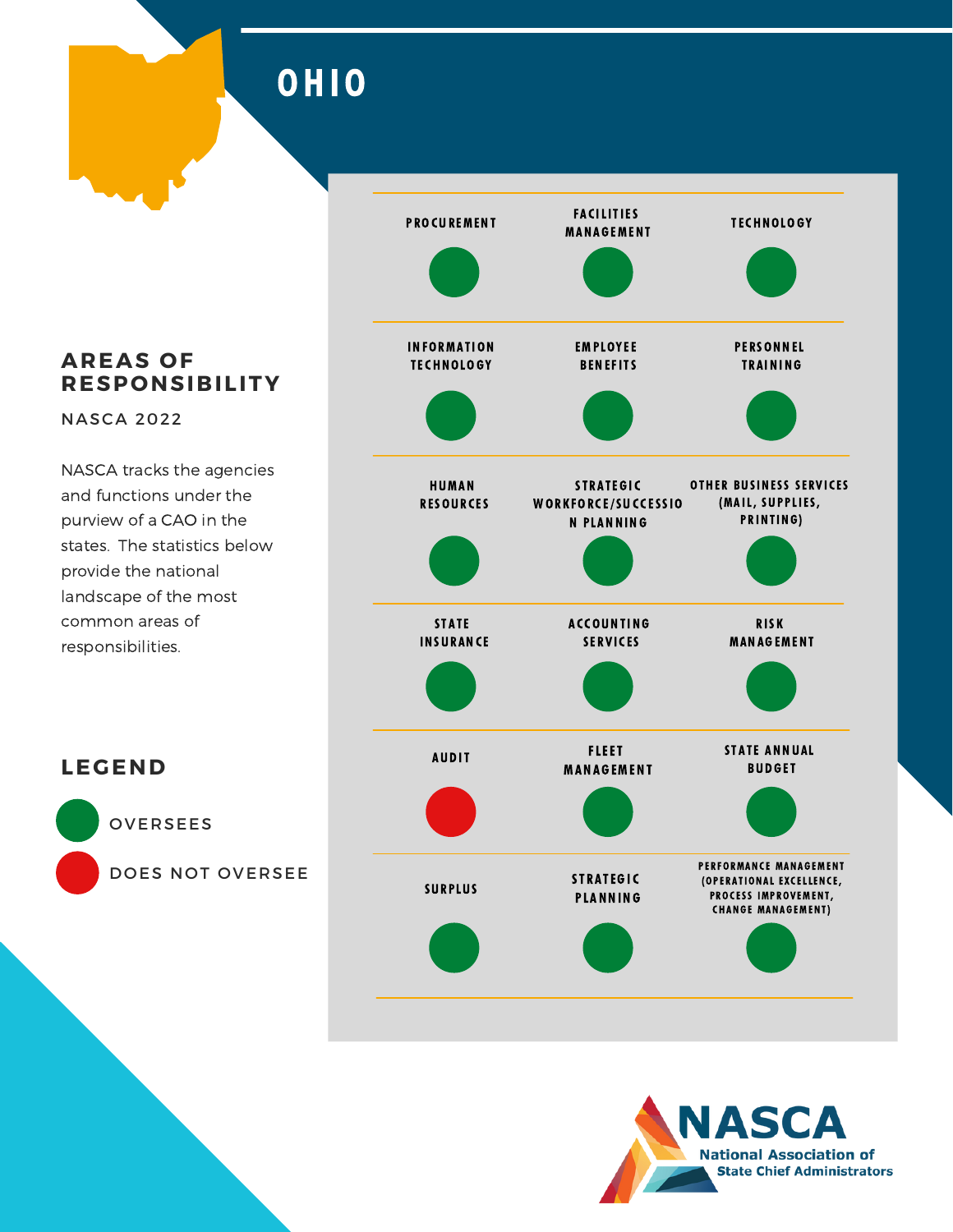## **OKLAHOMA**

### **AREAS OF RESPONSIBILITY**

NASCA 2022

**LEGEND**

OVERSEES

DOES NOT OVERSEE

![](_page_36_Figure_4.jpeg)

![](_page_36_Picture_5.jpeg)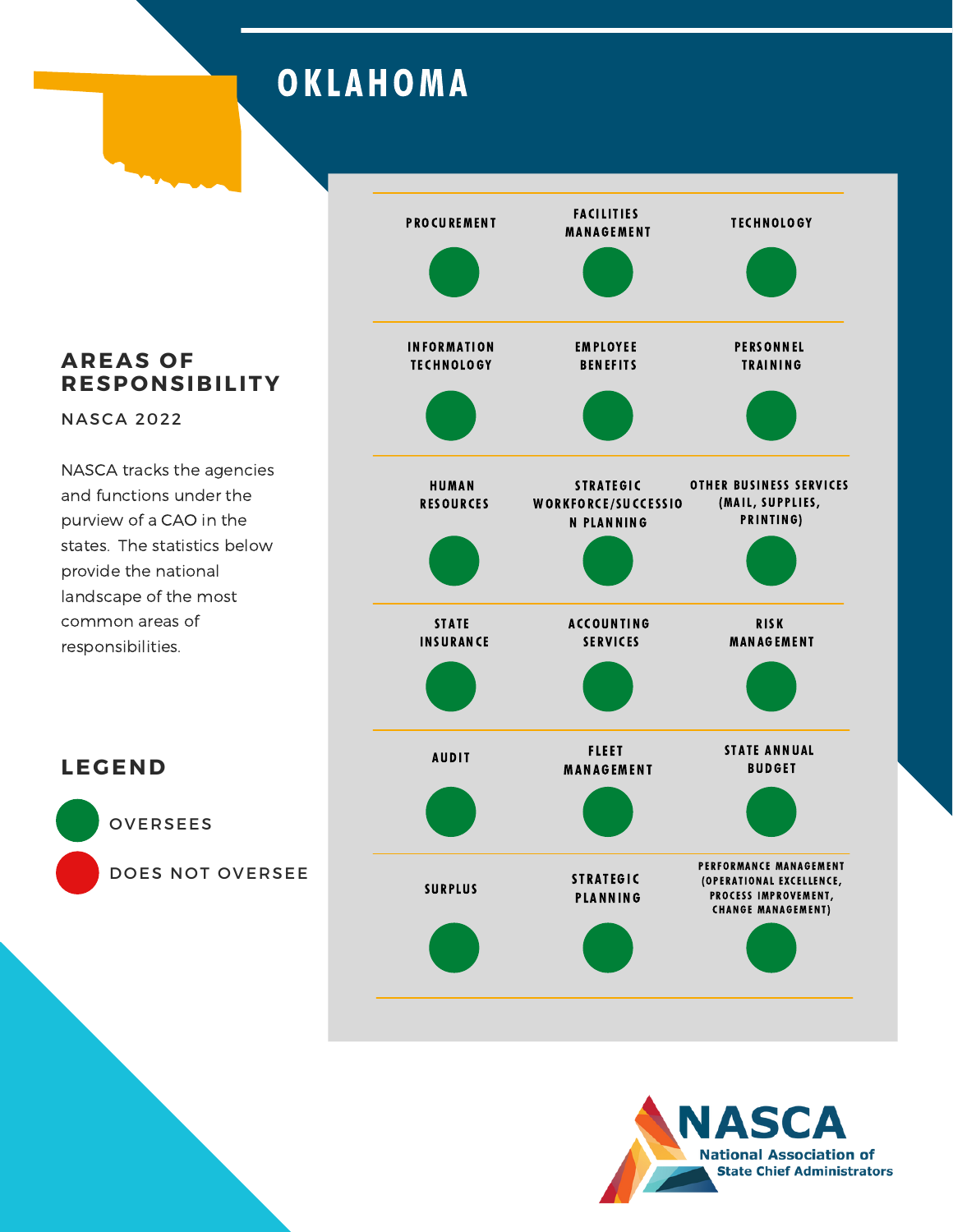### **OREGON**

**AREAS OF RESPONSIBILITY**

NASCA 2022

**LEGEND**

OVERSEES

DOES NOT OVERSEE

![](_page_37_Figure_4.jpeg)

![](_page_37_Picture_5.jpeg)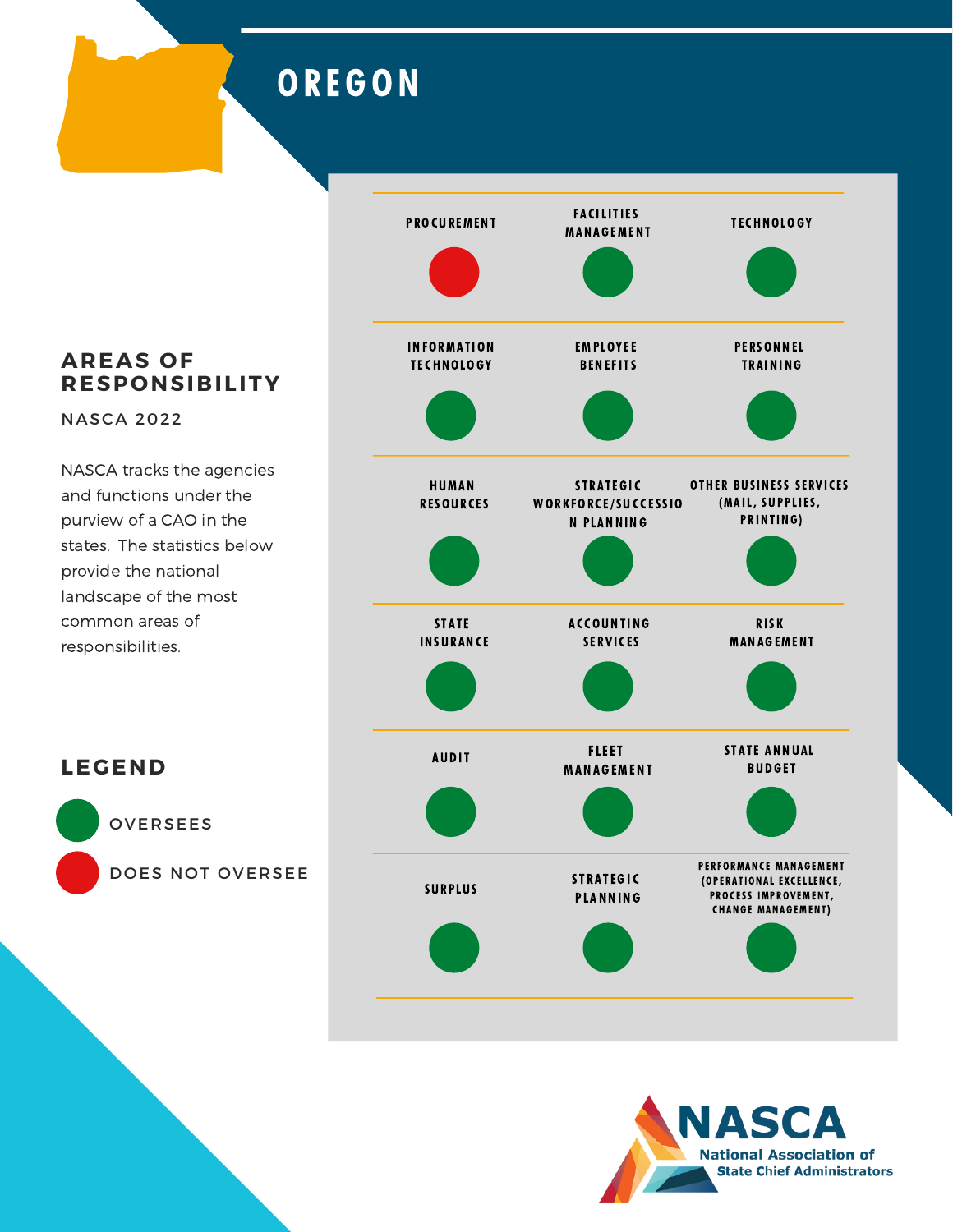## PENNSYLVANIA

![](_page_38_Figure_1.jpeg)

![](_page_38_Picture_2.jpeg)

#### **AREAS OF RESPONSIBILITY**

NASCA 2022

NASCA tracks the agencies and functions under the purview of a CAO in the states. The statistics below provide the national landscape of the most common areas of responsibilities.

**LEGEND** OVERSEES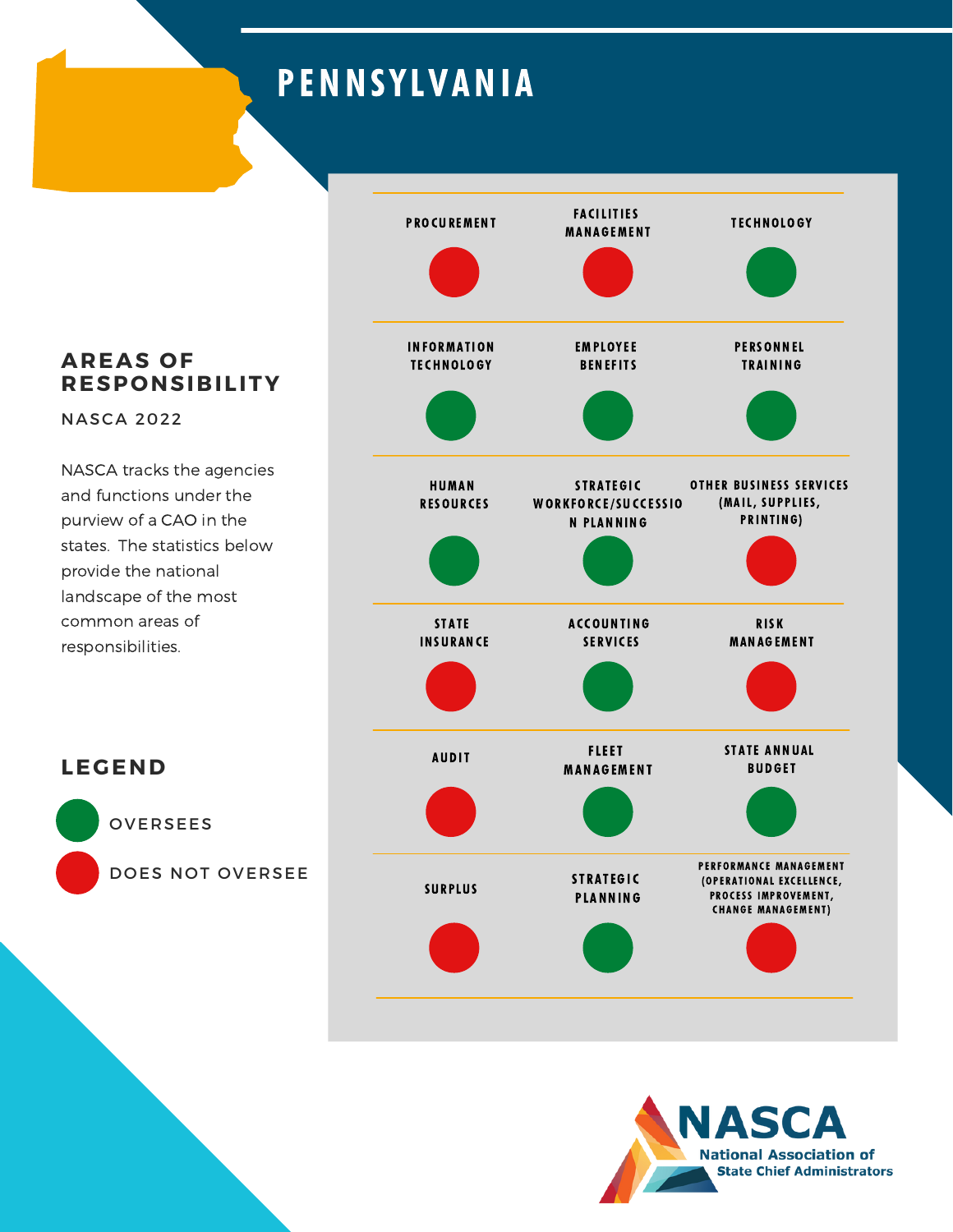## **RHODE ISLAND**

**AREAS OF RESPONSIBILITY**

NASCA 2022

**LEGEND**

OVERSEES

DOES NOT OVERSEE

![](_page_39_Figure_4.jpeg)

![](_page_39_Picture_5.jpeg)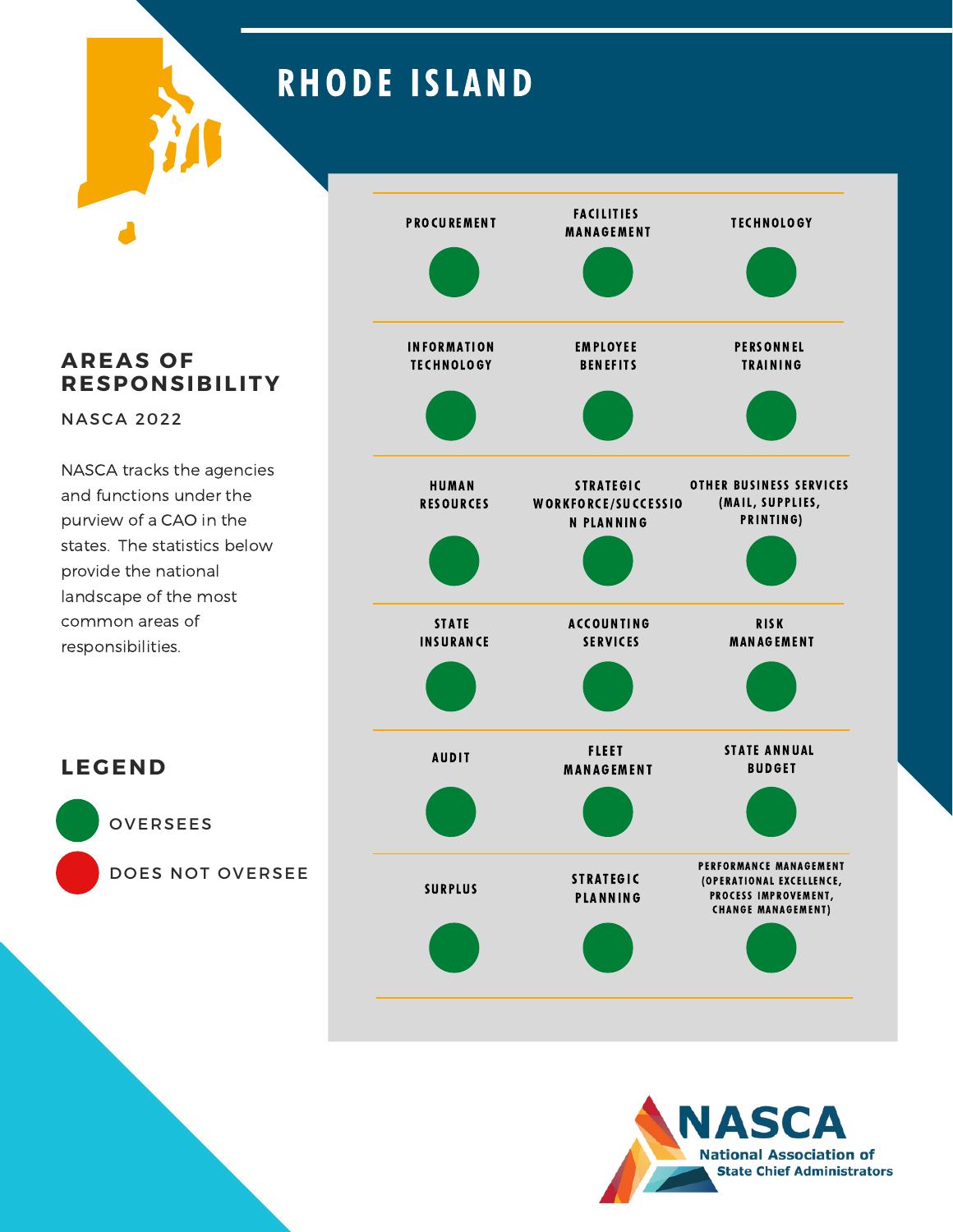## SOUTH CAROLINA

**AREAS OF RESPONSIBILITY**

NASCA 2022

NASCA tracks the agencies and functions under the purview of a CAO in the states. The statistics below provide the national landscape of the most common areas of responsibilities.

![](_page_40_Figure_4.jpeg)

![](_page_40_Picture_5.jpeg)

OVERSEES

**LEGEND**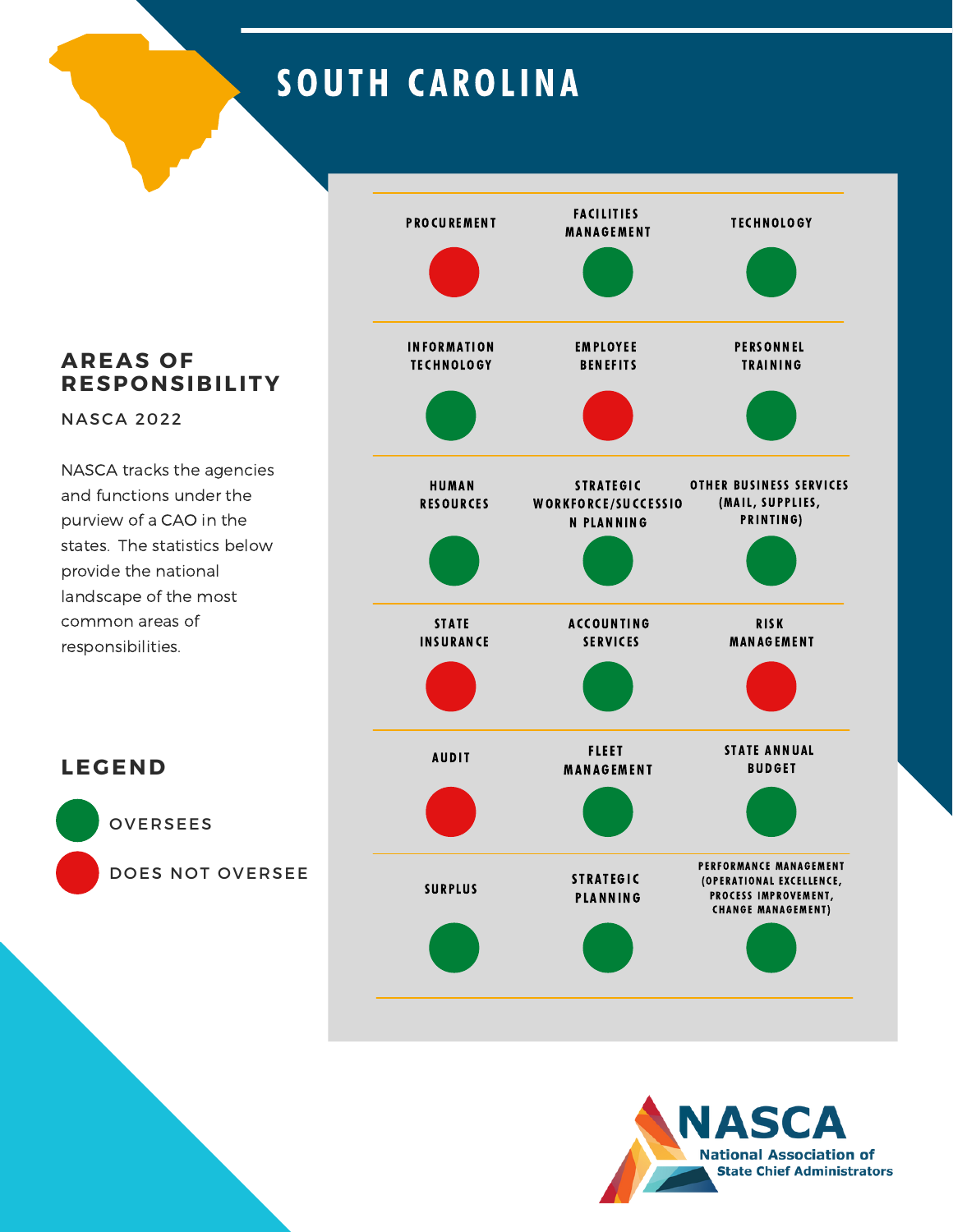## SOUTH DAKOTA

**AREAS OF RESPONSIBILITY**

NASCA 2022

**LEGEND**

OVERSEES

DOES NOT OVERSEE

![](_page_41_Figure_4.jpeg)

![](_page_41_Picture_5.jpeg)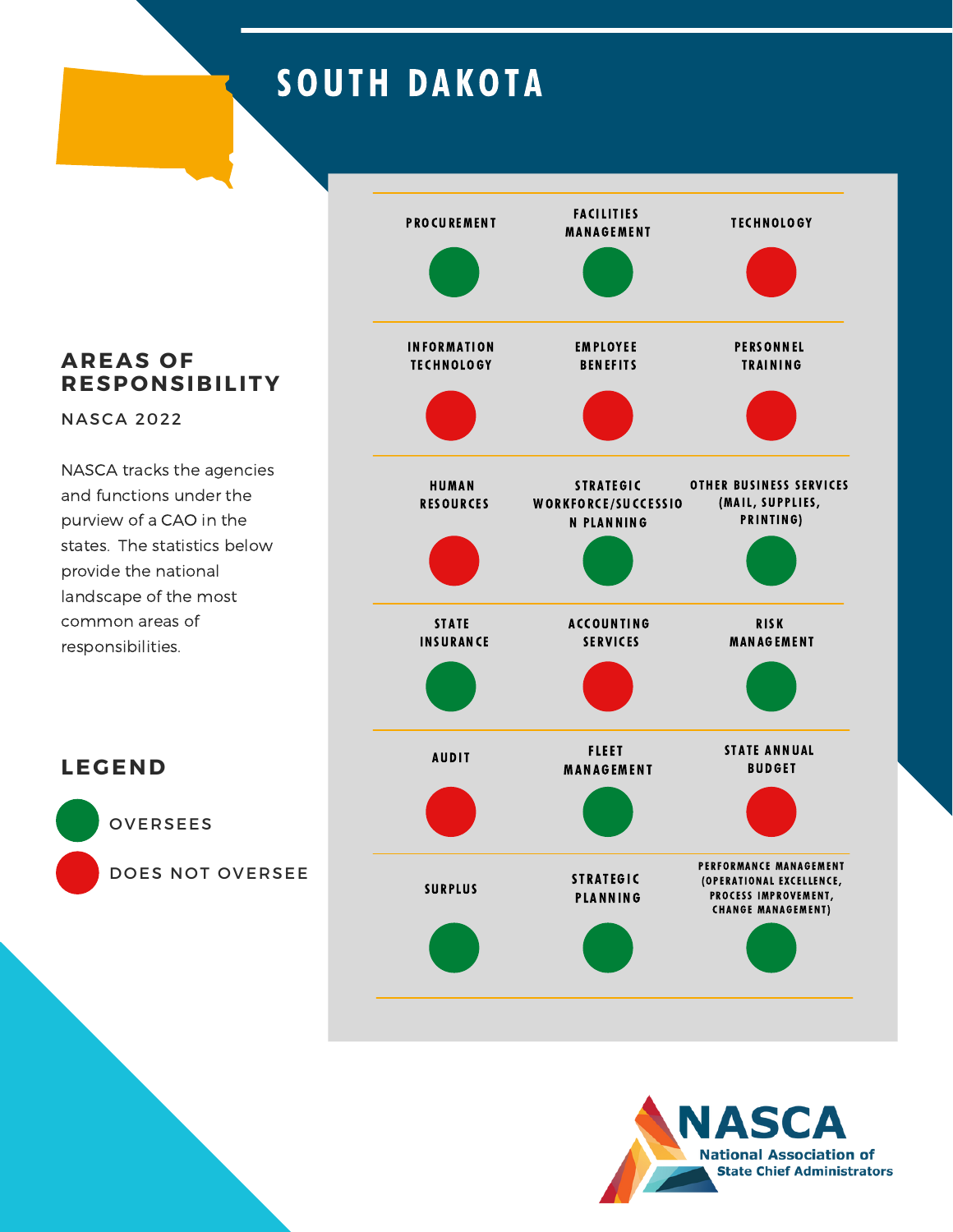## TENNESSEE

![](_page_42_Figure_1.jpeg)

**IASCA National Association of State Chief Administrators** 

#### **AREAS OF RESPONSIBILITY**

NASCA 2022

NASCA tracks the agencies and functions under the purview of a CAO in the states. The statistics below provide the national landscape of the most common areas of responsibilities.

**LEGEND** OVERSEES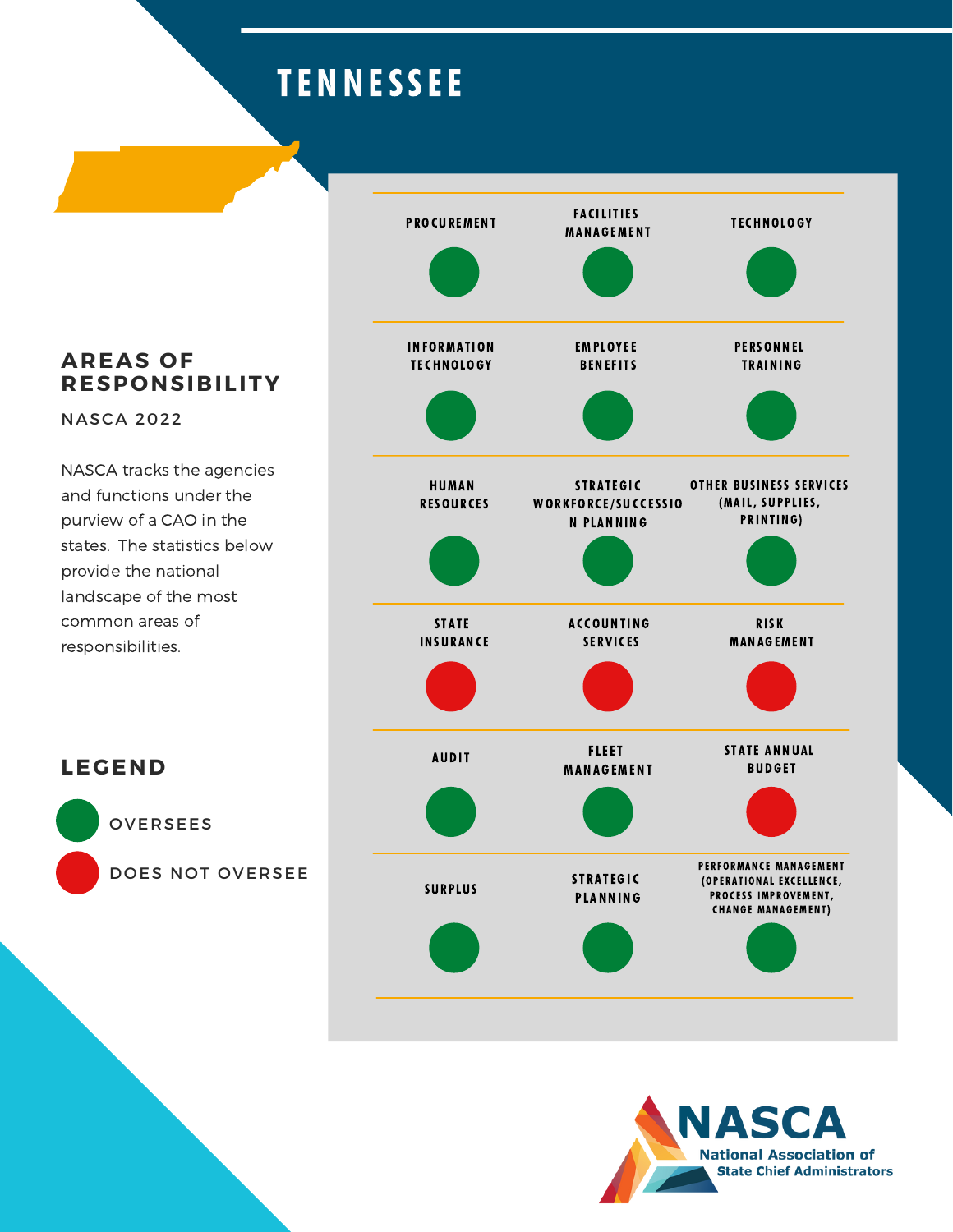**TEXAS** 

#### **AREAS OF RESPONSIBILITY**

NASCA 2022

**LEGEND**

OVERSEES

DOES NOT OVERSEE

![](_page_43_Figure_4.jpeg)

![](_page_43_Picture_5.jpeg)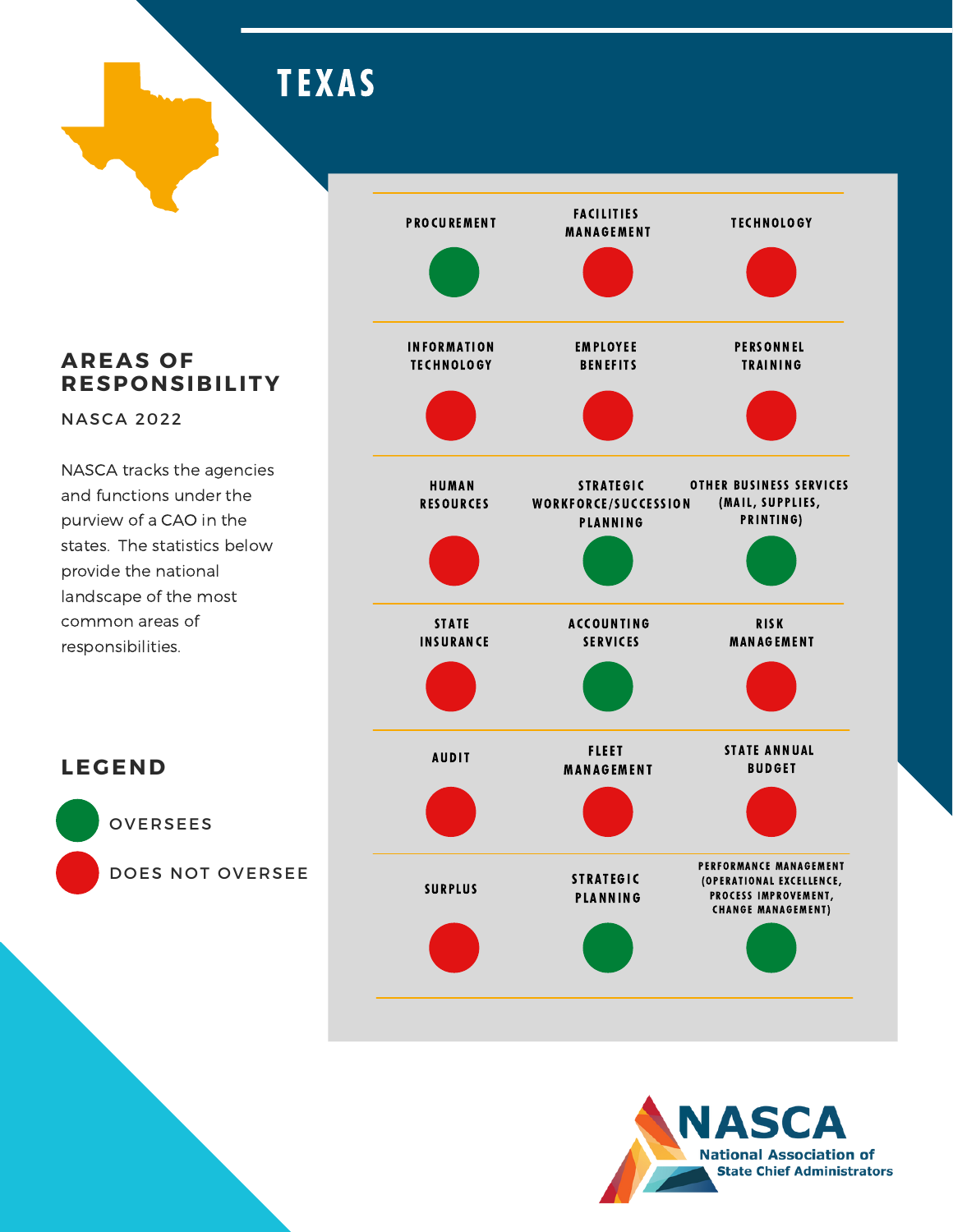### **UTAH**

**AREAS OF RESPONSIBILITY**

NASCA 2022

NASCA tracks the agencies and functions under the purview of a CAO in the states. The statistics below provide the national landscape of the most common areas of responsibilities.

![](_page_44_Figure_4.jpeg)

![](_page_44_Picture_5.jpeg)

OVERSEES

**LEGEND**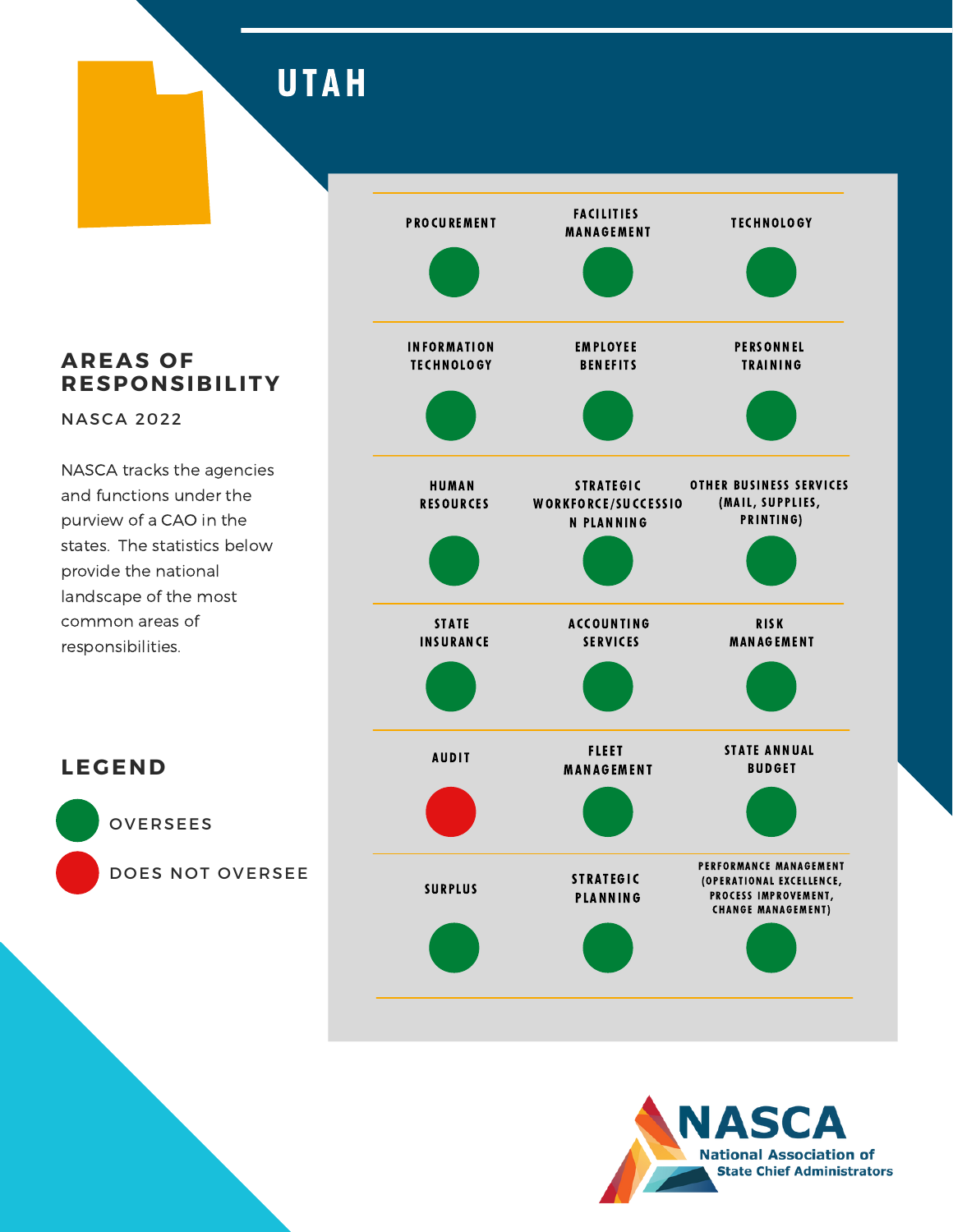## **VERMONT**

#### **AREAS OF RESPONSIBILITY**

NASCA 2022

NASCA tracks the agencies and functions under the purview of a CAO in the states. The statistics below provide the national landscape of the most common areas of responsibilities.

![](_page_45_Figure_4.jpeg)

![](_page_45_Picture_5.jpeg)

OVERSEES

**LEGEND**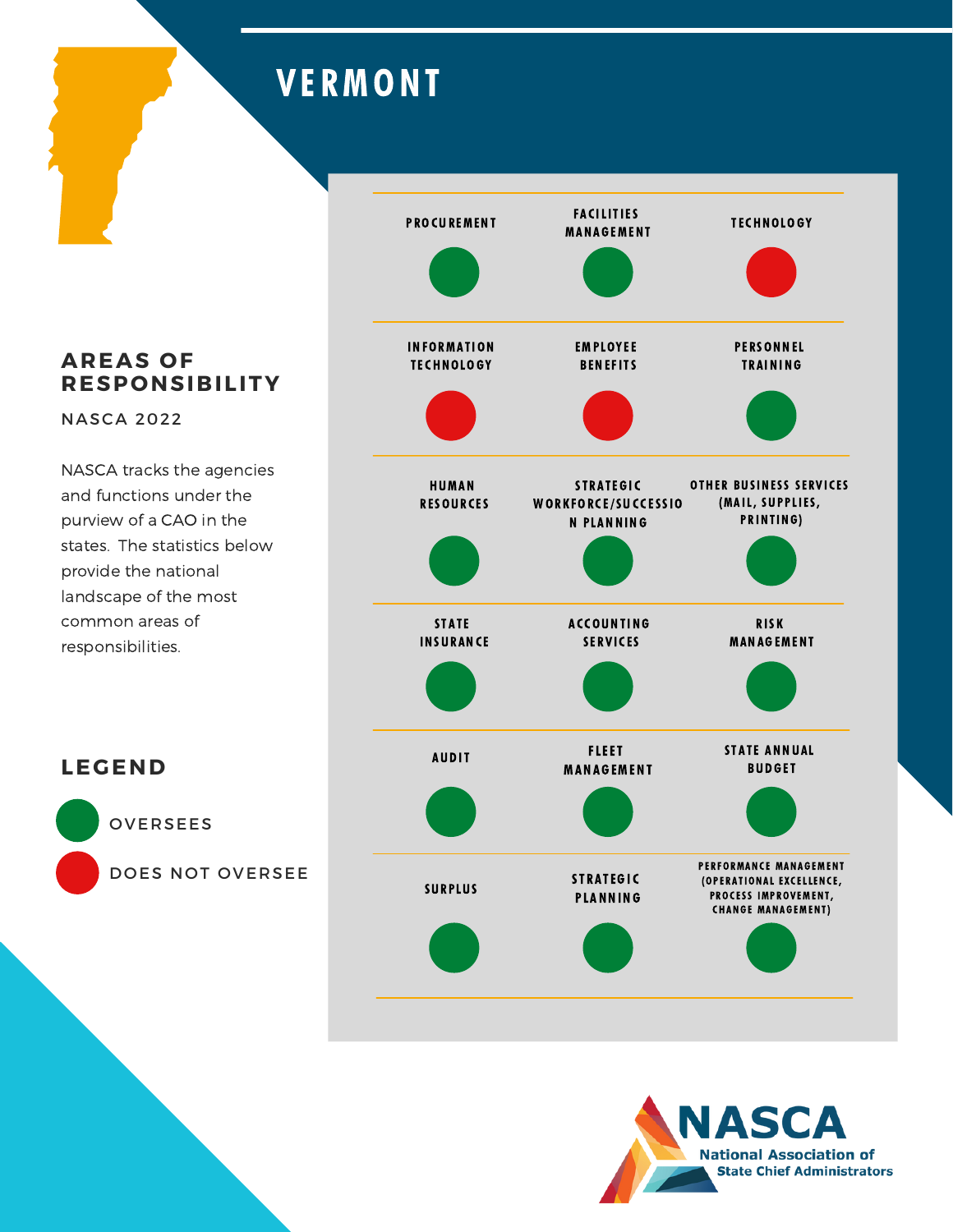**VIRGINIA** 

#### **AREAS OF RESPONSIBILITY**

NASCA 2022

**LEGEND**

OVERSEES

DOES NOT OVERSEE

![](_page_46_Figure_4.jpeg)

![](_page_46_Picture_5.jpeg)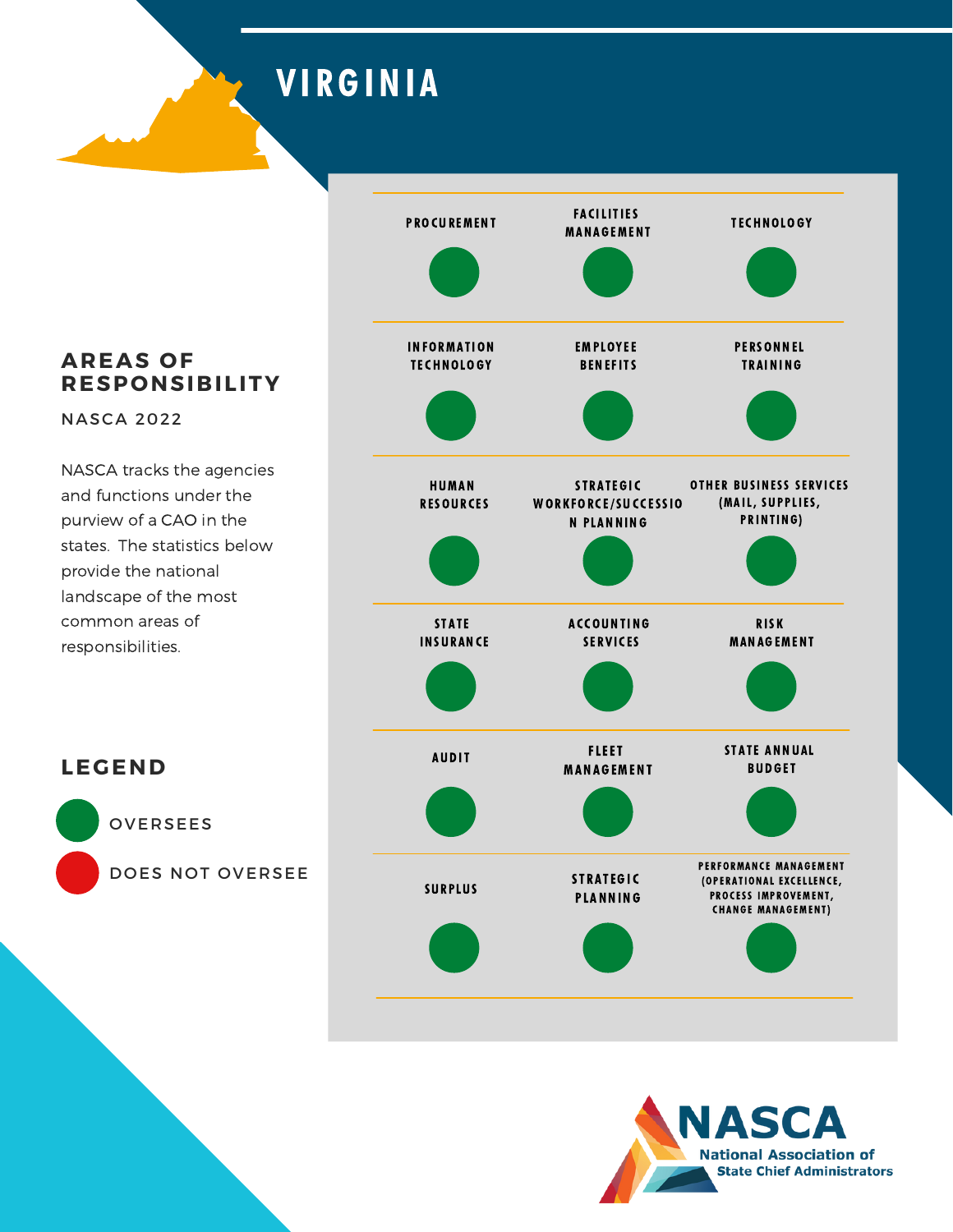## **WASHINGTON**

**AREAS OF RESPONSIBILITY**

NASCA 2022

NASCA tracks the agencies and functions under the purview of a CAO in the states. The statistics below provide the national landscape of the most common areas of responsibilities.

![](_page_47_Figure_4.jpeg)

![](_page_47_Picture_5.jpeg)

OVERSEES

**LEGEND**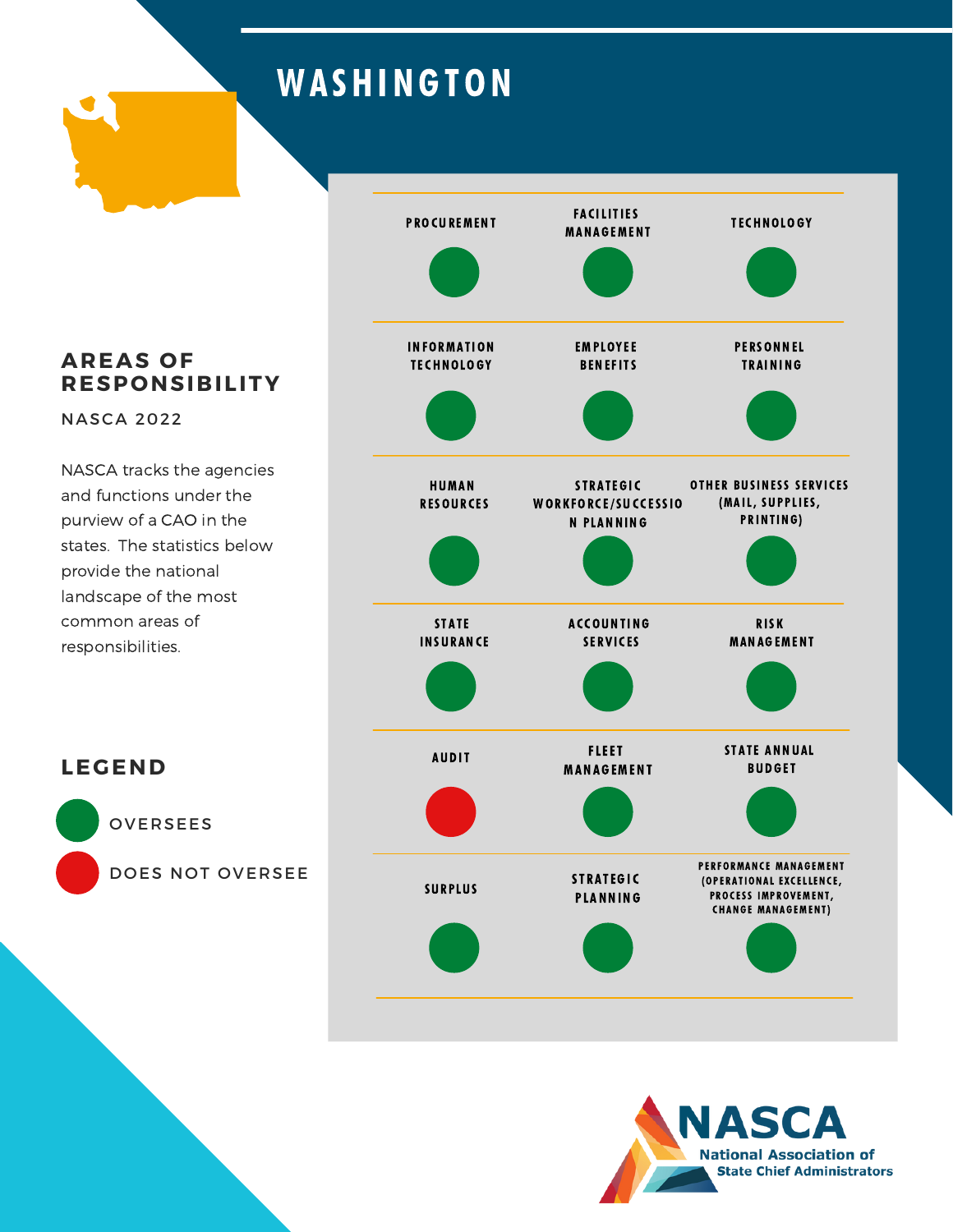# WEST VIRGINIA

**AREAS OF RESPONSIBILITY**

NASCA 2022

**LEGEND**

OVERSEES

DOES NOT OVERSEE

![](_page_48_Figure_4.jpeg)

![](_page_48_Picture_5.jpeg)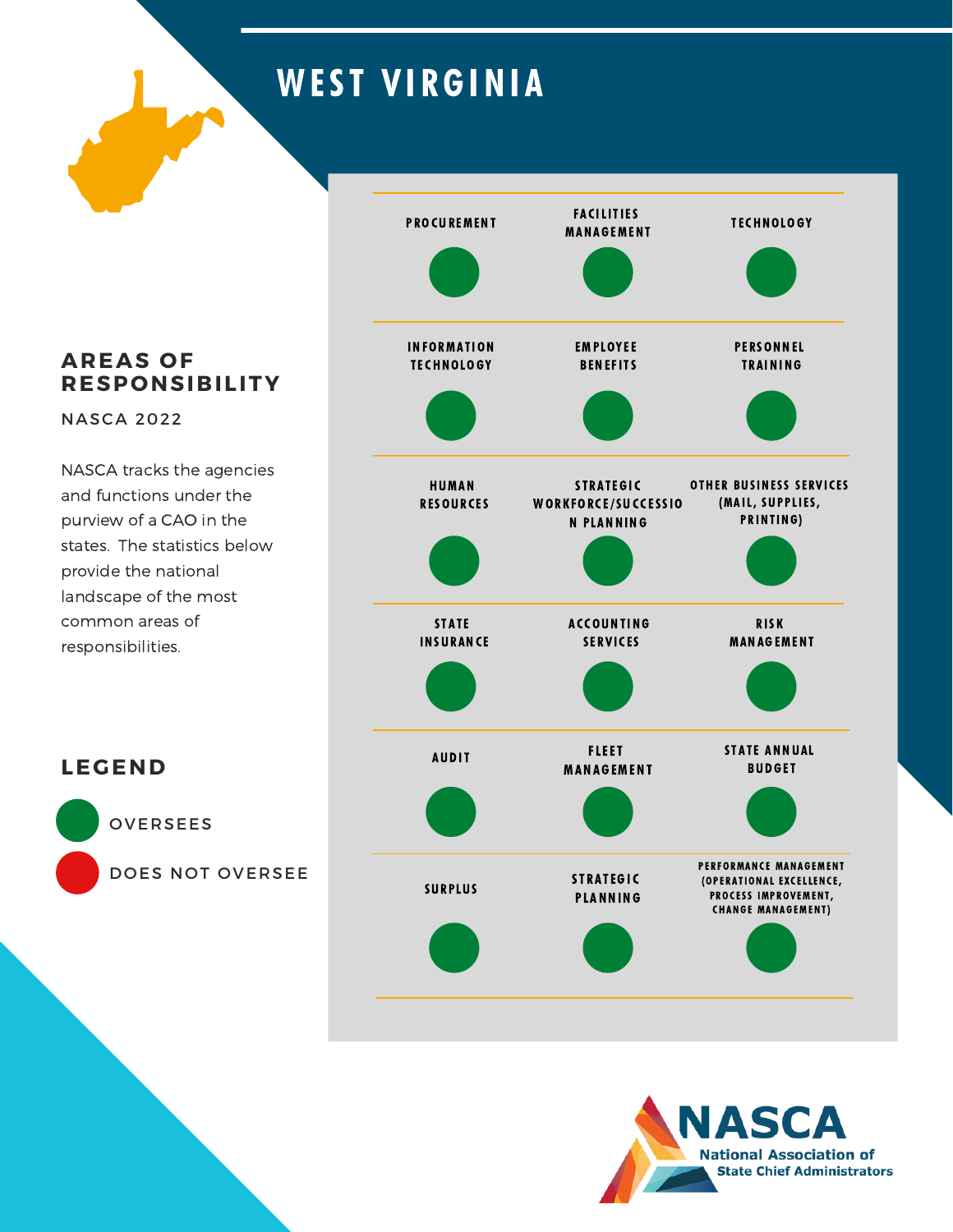## **WISCONSIN**

**AREAS OF RESPONSIBILITY**

NASCA 2022

NASCA tracks the agencies and functions under the purview of a CAO in the states. The statistics below provide the national landscape of the most common areas of responsibilities.

![](_page_49_Figure_4.jpeg)

![](_page_49_Picture_5.jpeg)

OVERSEES

**LEGEND**